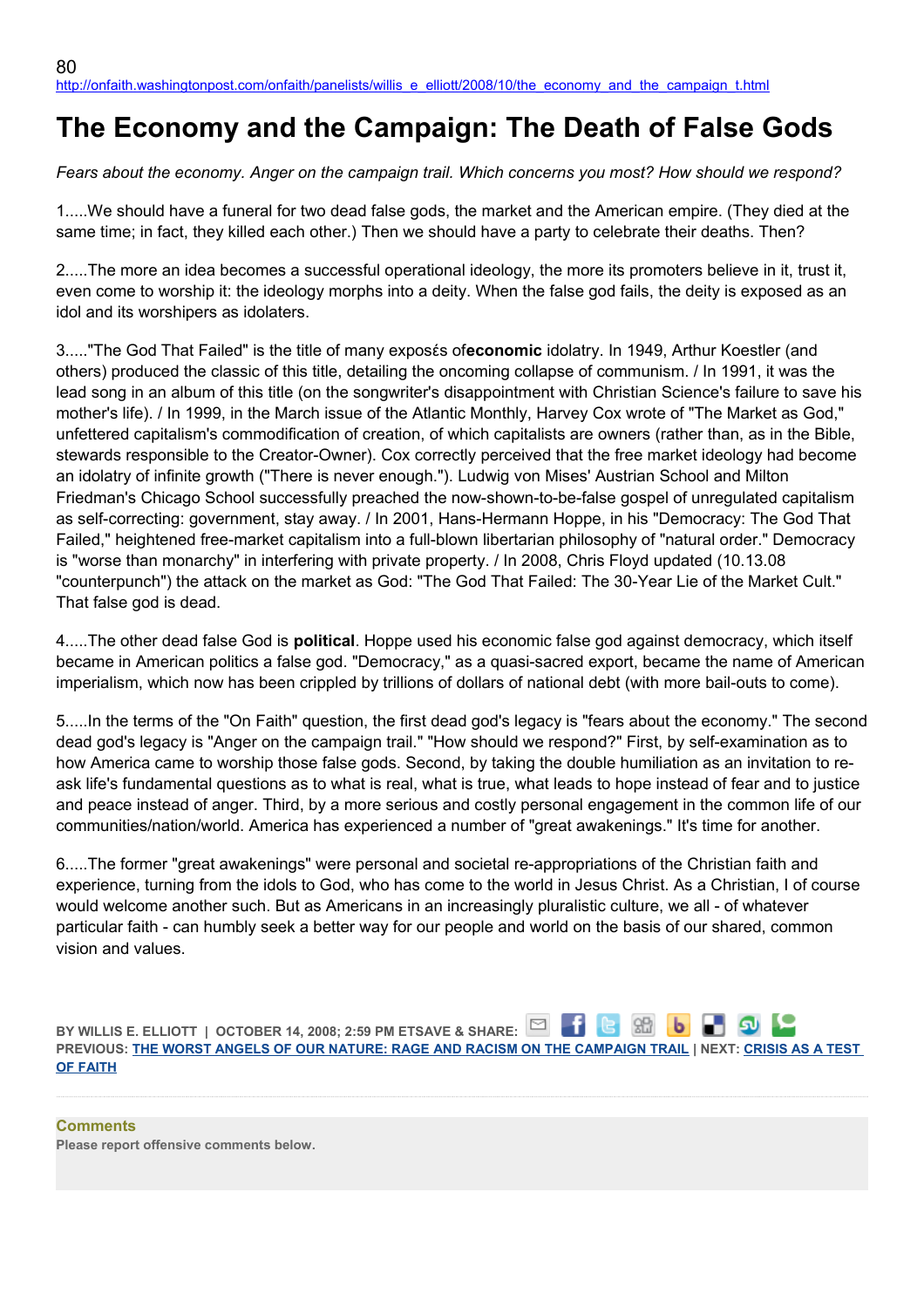Have you ever noticed the host of heaven and earth of god on the seventh day is Lamech and Noah.

Have you ever noticed Noah is begat on the eight day.

Don't the so-called Christians have the son of god, Noah.

Have you ever noticed that Japheth, the son of man, is the eight begat and the gentiles call the eight day the lord's day.

Is this not the father, the son, the holy ghost

Lamech, Noah, Japheth.

Does not Japheth have seven sons.

What are the elements of the so-called Christian churches?

Thus THE HEAVENS AND THE EARTH WERE FINISHED, AND ALL THE HOST OF THEM. And ON THE SEVENTH DAY GOD ENDED HIS WORK WHICH HE HAD MADE; and he rested on the seventh day from all his work which he had made.

## LAMECH

NOAH

I said in mine heart concerning the estate of THE SONS OF MAN, that God might manifest them, and THAT THEY MIGHT SEE THAT THEY THEMSELVES ARE BEASTS.

Who knoweth the spirit of man that goeth upward, and THE SPIRIT OF THE BEAST THAT GOETH DOWNWARD TO THE EARTH?

Wherefore I perceive that there is nothing better, than that a man should rejoice in his own works; FOR THAT IS HIS PORTION: FOR WHO SHALL BRING HIM TO SEE WHAT SHALL BE AFTER HIM?

THE SONS OF MAN

THAT THEY MIGHT SEE THAT THEY THEMSELVES ARE BEASTS THE SPIRIT OF THE BEAST THAT GOETH DOWNWARD TO THE EARTH? FOR THAT IS HIS PORTION: FOR WHO SHALL BRING HIM TO SEE WHAT SHALL BE AFTER HIM?

For as Jonas was three days and three nights in the whale's belly; so shall THE SON OF MAN BE THREE DAYS AND THREE NIGHTS IN THE HEART OF THE EARTH.

Whereby the world that then was, being overflowed with water, perished:

But the heavens and the earth, which are now, by the same word are kept in store, reserved unto fire against the day of judgment and perdition of ungodly men.

But, beloved, be not ignorant of this one thing, THAT ONE DAY IS WITH THE LORD AS A THOUSAND YEARS, AND A THOUSAND YEARS AS ONE DAY.

THE LORD IS NOT SLACK CONCERNING HIS PROMISE, as some men count slackness; BUT IS LONGSUFFERING TO US-ward, NOT WILLING THAT ANY SHOULD PERISH but that all should come to repentance.

BUT THE DAY OF THE LORD WILL COME AS A THIEF IN THE NIGHT; in the which the heavens shall pass away with a great noise, and THE ELEMENTS SHALL MELT WITH FERVENT HEAT, THE EARTH ALSO AND THE WORKS THAT ARE THEREIN SHALL BE BURNED UP.

Now I say, That the heir, as long as he is a child, differeth nothing from a servant, though he be lord of all; But is under tutors and governors until the time appointed of the father. Even so we, when we were children, were IN BONDAGE UNDER THE ELEMENTS OF THE WORLD:

IN BONDAGE UNDER THE ELEMENTS OF THE WORLD

THE SON OF MAN IS LORD EVEN OF THE SABBATH DAY BUT THE DAY OF THE LORD WILL COME AS A THIEF IN THE NIGHT THE ELEMENTS SHALL MELT WITH FERVENT HEAT THE EARTH ALSO AND THE WORKS THAT ARE THEREIN SHALL BE BURNED UP

ENOS CAINAN MAHALALEEL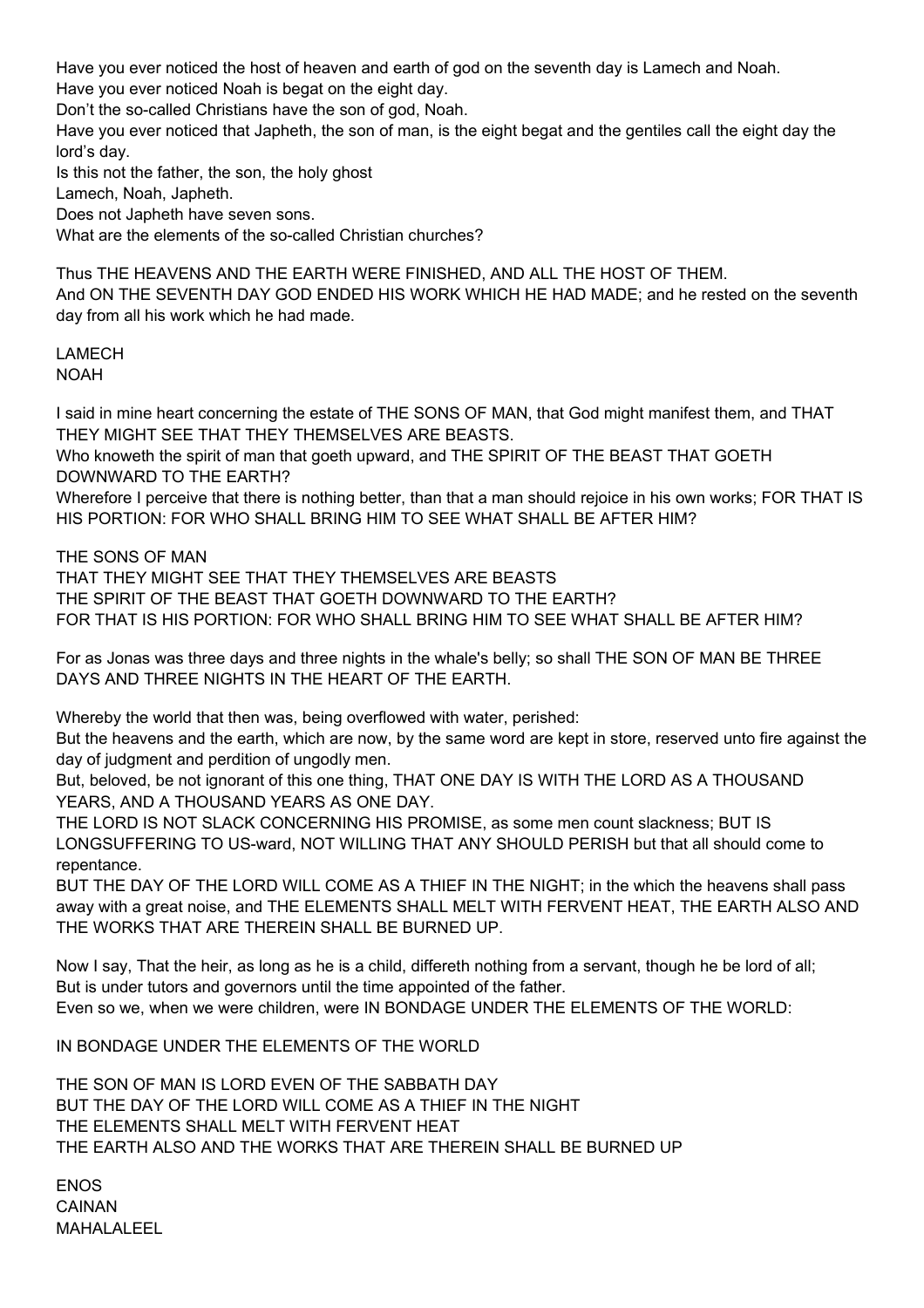JARED **ENOCH** METHUSELAH LAMECH NOAH

CAIN ENOCH IRAD MEHUJAEL METHUSAEL LAMECH NOAH JAPHETH

GOD SHALL ENLARGE JAPHETH

THE SON OF MAN IS LORD EVEN OF THE SABBATH DAY THE SON OF MAN SIT ON THE RIGHT HAND OF THE POWER OF GOD The sons of Japheth; Gomer, and Magog, and Madai, and Javan, and Tubal, and Meshech, and Tiras.

When thou tillest the ground, it shall not henceforth yield unto thee her strength; a fugitive and a vagabond shalt thou be in the earth.

And Cain said unto the Lord, My punishment is greater than I can bear.

Behold, thou hast driven me out this day from the face of the earth; and from thy face shall I be hid; and I shall be a fugitive and a vagabond in the earth; and it shall come to pass, that every one that findeth me shall slay me. And the Lord said unto him, Therefore whosoever slayeth Cain, vengeance shall be taken on him sevenfold. And the Lord set a mark upon Cain, lest any finding him should kill him.

And CAIN went out from the presence of the Lord, and dwelt in the land of Nod, on the east of Eden.

And Cain knew his wife; and she conceived, and bare ENOCH: and he builded a city, and called the name of the city, after the name of his son, Enoch.

And unto Enoch was born IRAD: and Irad begat MEHUJAEL: and Mehujael begat METHUSAEL: and Methusael begat LAMECH.

And Lamech took unto him two wives: the name of the one was Adah, and the name of the other Zillah.

And Adah bare Jabal: he was the father of such as dwell in tents, and of such as have cattle.

And his brother's name was Jubal: he was the father of all such as handle the harp and organ.

And Zillah, she also bare Tubalcain, an instructer of every artificer in brass and iron: and the sister of Tubalcain was Naamah.

And Lamech said unto his wives, Adah and Zillah, Hear my voice; ye wives of Lamech, hearken unto my speech: for I have slain a man to my wounding, and a young man to my hurt.

If Cain shall be avenged sevenfold, truly Lamech seventy and sevenfold.

And Lamech lived an hundred eighty and two years, and begat a son:

And he called his name NOAH, saying, This same shall comfort us concerning our work and toil of our hands, because of the ground which the Lord hath cursed.

And Lamech lived after he begat Noah five hundred ninety and five years, and begat sons and daughters:

And all the days of Lamech were seven hundred seventy and seven years: and he died.

And Noah was five hundred years old: and Noah begat SHEM, HAM, and JAPHETH.

And Noah awoke from his wine, and knew what his younger son had done unto him.

AND HE SAID, CURSED BE CANAAN; A SERVANT OF SERVANTS SHALL HE BE UNTO HIS BRETHREN. And he said, BLESSED BE THE LORD GOD OF SHEM; AND CANAAN SHALL BE HIS SERVANT.

GOD SHALL ENLARGE JAPHETH, AND HE SHALL DWELL IN THE TENTS OF SHEM; AND CANAAN SHALL BE HIS SERVANT.

**CAIN** ENOCH IRAD MEHUJAEL METHUSAEL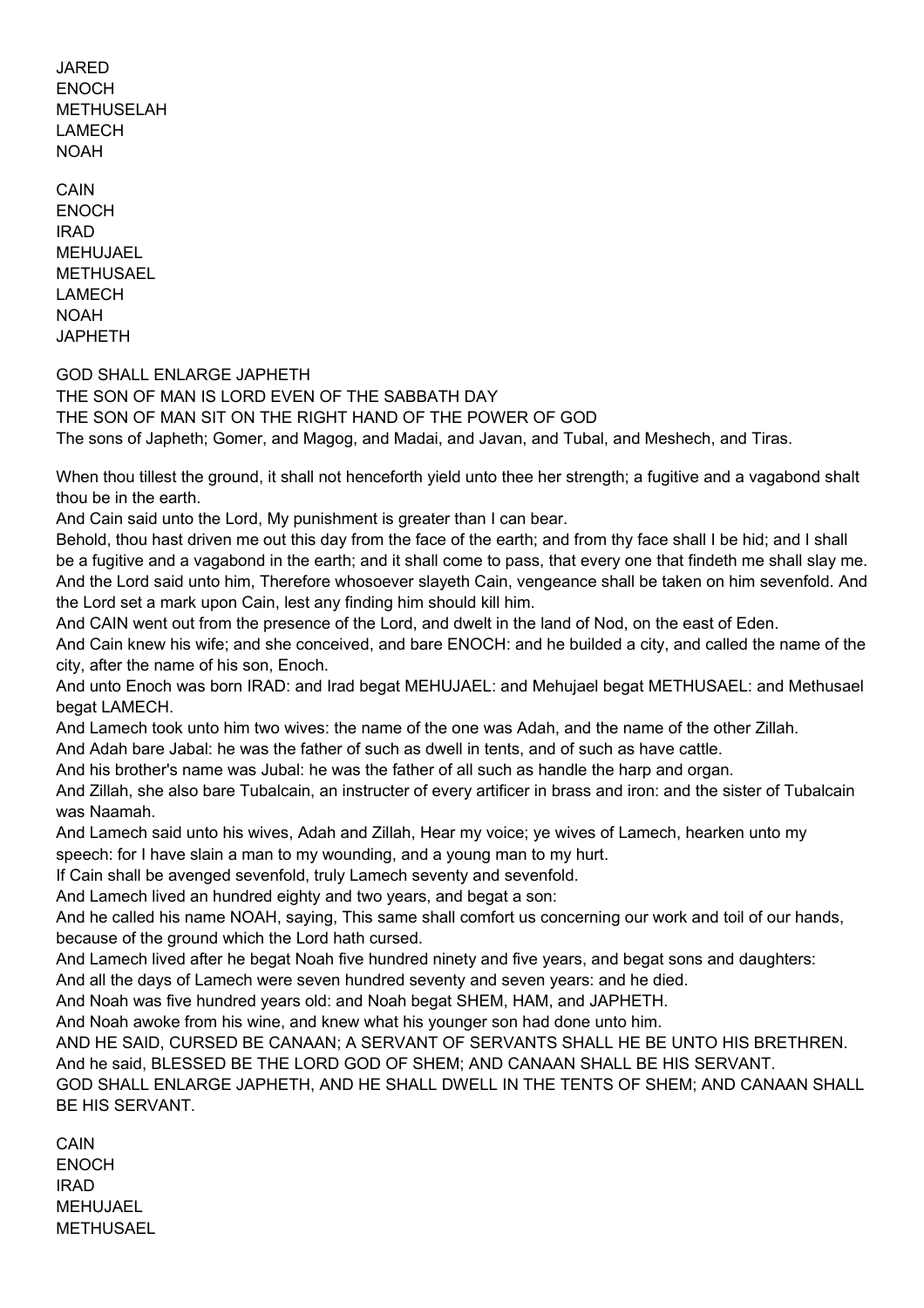LAMECH NOAH JAPHETH

AND HE SAID, CURSED BE CANAAN; A SERVANT OF SERVANTS SHALL HE BE UNTO HIS BRETHREN. GOD SHALL ENLARGE JAPHETH, AND HE SHALL DWELL IN THE TENTS OF SHEM; AND CANAAN SHALL BE HIS SERVANT.

BLESSED BE THE LORD GOD OF SHEM; AND CANAAN SHALL BE HIS SERVANT.

For THE SON OF MAN IS LORD EVEN OF THE SABBATH DAY.

But that ye may know that THE SON OF MAN HATH POWER ON EARTH to forgive sins

THE SON OF MAN CAME EATING AND DRINKING, and they say, Behold a man gluttonous, and a winebibber, A FRIEND OF PUBLICANS AND SINNERS. But wisdom is justified of her children.

VERILY I SAY UNTO YOU, THERE BE SOME STANDING HERE, WHICH SHALL NOT TASTE OF DEATH, TILL THEY SEE THE SON OF MAN COMING IN HIS KINGDOM.

For AS JONAS WAS A SIGN UNTO THE NINEVITES, SO SHALL ALSO THE SON OF MAN BE TO THIS GENERATION.

Likewise also as it was in the days of Lot; they did eat, they drank, they bought, they sold, they planted, they builded;

But THE SAME DAY THAT LOT WENT OUT OF SODOM IT RAINED FIRE AND BRIMSTONE FROM HEAVEN, AND DESTROYED THEM ALL.

Even THUS SHALL IT BE IN THE DAY WHEN THE SON OF MAN IS REVEALED.

Hereafter shall THE SON OF MAN SIT ON THE RIGHT HAND OF THE POWER OF GOD.

Then Jesus said unto them, VERILY, VERILY, I SAY UNTO YOU, EXCEPT YE EAT THE FLESH OF THE SON OF MAN, AND DRINK HIS BLOOD, YE HAVE NO LIFE IN YOU.

WHAT AND IF YE SHALL SEE THE SON OF MAN ASCEND UP WHERE HE WAS BEFORE?

Now these are the generations of the sons of Noah, Shem, Ham, and Japheth: and unto them were sons born after the flood.

The sons of Japheth; Gomer, and Magog, and Madai, and Javan, and Tubal, and Meshech, and Tiras. And the sons of Gomer; Ashkenaz, and Riphath, and Togarmah.

And the sons of Javan; Elishah, and Tarshish, Kittim, and Dodanim.

By these were the isles of the Gentiles divided in their lands; every one after his tongue, after their families, in their nations.

This is the book of the generations of Adam. In the day that God created man, in the likeness of God made he him;

Male and female created he them; and blessed them, and called their name Adam, in the day when they were created.

And Adam lived an hundred and thirty years, and begat a son in his own likeness, after his image; and called his name Seth:

And the days of Adam after he had begotten Seth were eight hundred years: and he begat sons and daughters: And all the days that Adam lived were nine hundred and thirty years: and he died.

And Seth lived an hundred and five years, and begat Enos:

And Seth lived after he begat Enos eight hundred and seven years, and begat sons and daughters:

And all the days of Seth were nine hundred and twelve years: and he died.

And ENOS lived ninety years, and begat CAINAN:

And Enos lived after he begat Cainan eight hundred and fifteen years, and begat sons and daughters:

And all the days of Enos were nine hundred and five years: and he died.

And Cainan lived seventy years and begat MAHALALEEL:

And Cainan lived after he begat Mahalaleel eight hundred and forty years, and begat sons and daughters: And all the days of Cainan were nine hundred and ten years: and he died.

And Mahalaleel lived sixty and five years, and begat JARED:

And Mahalaleel lived after he begat Jared eight hundred and thirty years, and begat sons and daughters:

And all the days of Mahalaleel were eight hundred ninety and five years: and he died.

And Jared lived an hundred sixty and two years, and he begat ENOCH: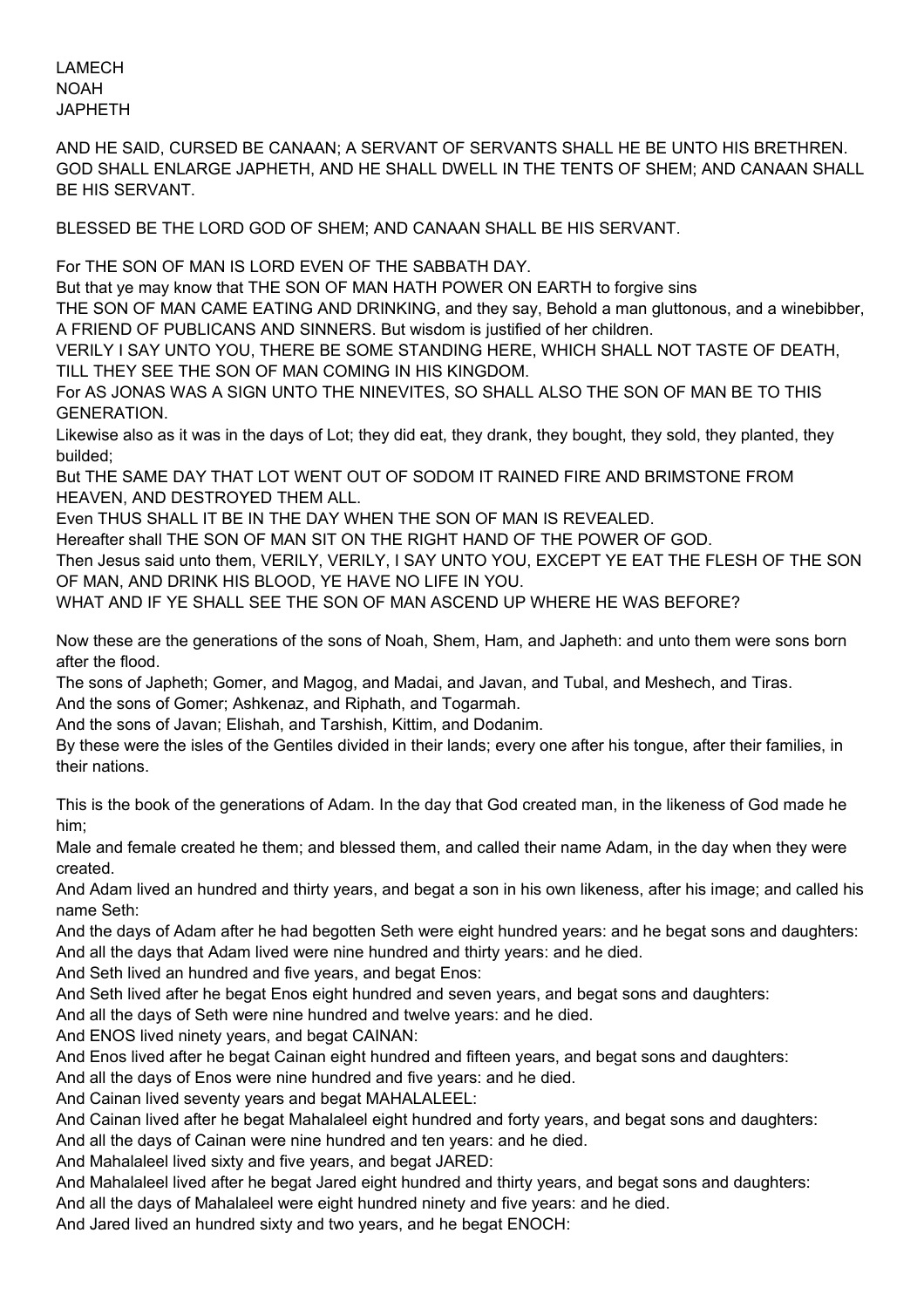And Jared lived after he begat Enoch eight hundred years, and begat sons and daughters:

And all the days of Jared were nine hundred sixty and two years: and he died.

And Enoch lived sixty and five years, and begat METHUSELAH:

And Enoch walked with God after he begat Methuselah three hundred years, and begat sons and daughters: And all the days of Enoch were three hundred sixty and five years:

And Enoch walked with God: and he was not; for God took him.

And Methuselah lived an hundred eighty and seven years, and begat LAMECH.

And Methuselah lived after he begat Lamech seven hundred eighty and two years, and begat sons and daughters:

And all the days of Methuselah were nine hundred sixty and nine years: and he died.

And Lamech lived an hundred eighty and two years, and begat a son:

And he called his name NOAH, saying, This same shall comfort us concerning our work and toil of our hands, because of the ground which the Lord hath cursed.

And Lamech lived after he begat Noah five hundred ninety and five years, and begat sons and daughters: And all the days of Lamech were seven hundred seventy and seven years: and he died.

And Noah was five hundred years old: and Noah begat Shem, Ham, and Japheth.

ENOS CAINAN MAHALALEEL JARED ENOCH METHUSELAH LAMECH NOAH

**POSTED BY: KINGHAZ | OCTOBER 20, 2008 3:10 AM [REPORT OFFENSIVE COMMENT](mailto:blogs@washingtonpost.com?subject=On%20Faith%20Panelists%20Blog%20%20%7C%20%20kinghaz%20%20%7C%20%20The%20Economy%20and%20the%20Campaign:%20The%20Death%20of%20False%20Gods%20%20%7C%20%204553408&body=%0D%0D%0D%0D%0D================%0D?__mode=view%26_type=comment%26id=4553408%26blog_id=618)**

Quoting "In any event, you're more than irritating to rational posters......" thank you

I WRITE NOT THESE THINGS TO SHAME YOU, but as my beloved sons I WARN YOU.

All the saints salute you.

All the saints salute you, chiefly they that are of Caesar's household. And when he had landed at Caesarea, and gone up, and saluted the church

DID NOT WE STRAITLY COMMAND YOU THAT YE SHOULD NOT TEACH IN THIS NAME? COMMANDED THAT THEY SHOULD NOT SPEAK IN THE NAME OF JESUS REJOICING THAT THEY WERE COUNTED WORTHY TO SUFFER SHAME FOR HIS NAME

BOWED THE KNEE TO THE IMAGE OF BAAL That at THE NAME OF JESUS EVERY KNEE SHOULD BOW, of "THINGS" IN HEAVEN, and "THINGS" IN EARTH, and "THINGS" UNDER THE EARTH; And that EVERY TONGUE SHOULD CONFESS THAT JESUS CHRIST IS LORD, to the glory of God the Father.

And the LORD GOD SAID UNTO THE SERPENT, BECAUSE THOU HAST DONE THIS, THOU ART CURSED ABOVE ALL CATTLE, AND ABOVE EVERY BEAST OF THE FIELD; UPON THY BELLY SHALT THOU GO, and dust shalt thou eat all the days of thy life

WHOSE GOD IS THEIR BELLY WHOSE GLORY IS IN THEIR SHAME THE DEVILS ARE SUBJECT UNTO US THROUGH THY NAME COME OUT OF THE MAN, THOU UNCLEAN SPIRIT MY NAME IS LEGION: FOR WE ARE MANY.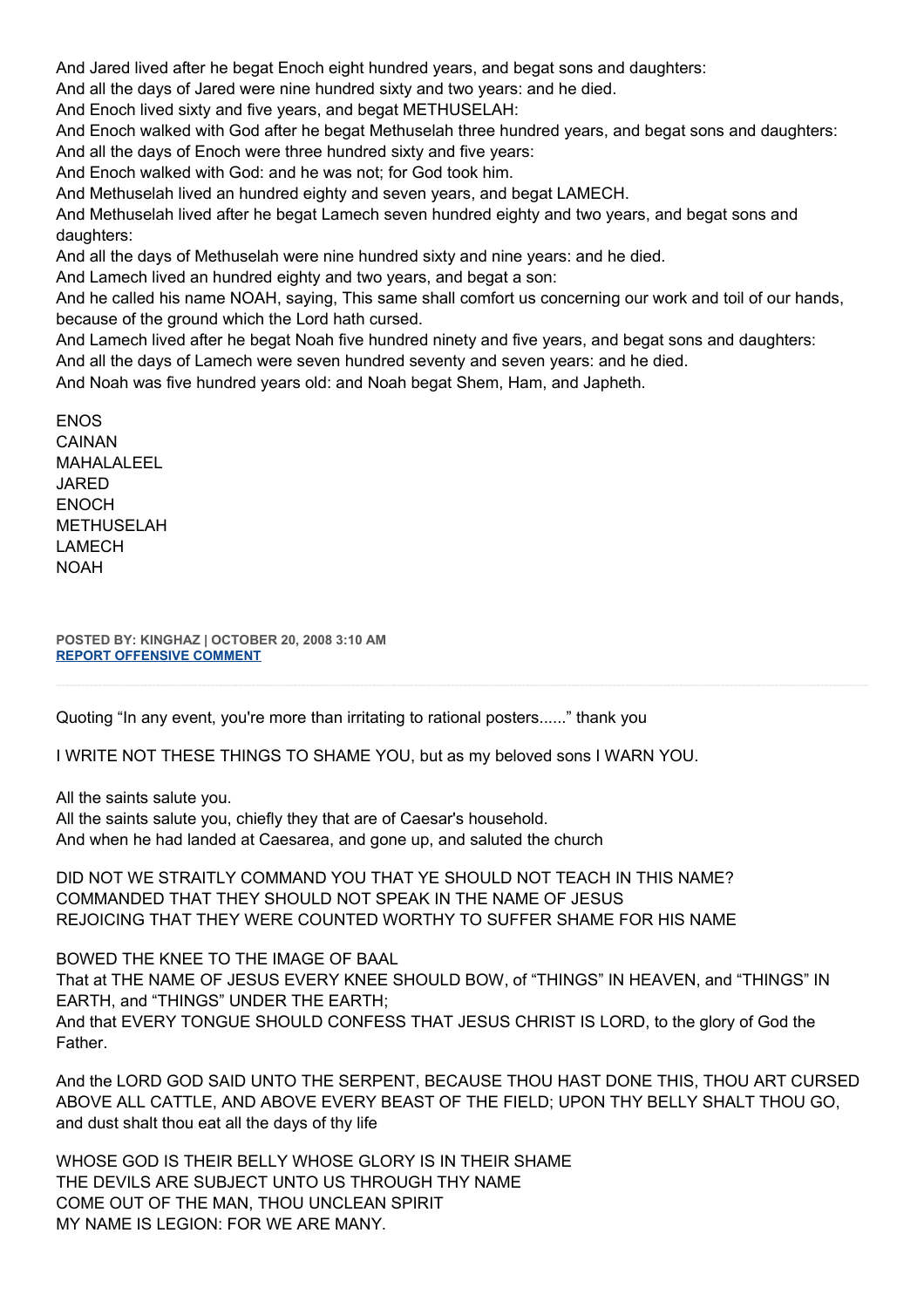LEGION: BECAUSE MANY DEVILS WERE ENTERED INTO HIM. A MAN WITH AN UNCLEAN SPIRIT I KNOW THEE WHO THOU ART, THE HOLY ONE OF GOD WITH AUTHORITY COMMANDETH HE EVEN THE UNCLEAN SPIRITS, AND THEY DO OBEY HIM. SO THE DEVILS BESOUGHT HIM SUFFER US TO GO AWAY INTO THE HERD OF SWINE MARY MAGDALENE, OUT OF WHOM HE HAD CAST SEVEN DEVILS. AND FORTHWITH JESUS GAVE THEM LEAVE. AND THE UNCLEAN SPIRITS WENT OUT, AND ENTERED INTO THE SWINE: AND THE HERD RAN VIOLENTLY DOWN A STEEP PLACE INTO THE SEA AND WERE CHOKED IN THE SEA THEY COME TO JESUS, AND SEE HIM THAT WAS POSSESSED WITH THE DEVIL, AND HAD THE LEGION

And at that time shall Michael stand up, the great prince which standeth for the children of thy people: and there shall be a time of trouble, such as never was since there was a nation even to that same time: and at that time thy people shall be delivered, every one that shall be found written in the book.

And many of them that sleep in the dust of the earth shall awake, some to everlasting life, and some to shame and everlasting contempt.

And they that be wise shall shine as the brightness of the firmament; and they that turn many to righteousness as the stars for ever and ever.

But thou, O Daniel, shut up the words, and seal the book, even to the time of the end: many shall run to and fro, and knowledge shall be increased.

Lord, even THE DEVILS ARE SUBJECT UNTO US THROUGH THY NAME.

BEHOLD, I COME AS A THIEF. Blessed is he that watcheth, and keepeth his garments, lest he walk naked, and THEY SEE HIS SHAME.

Then were THERE TWO THIEVES CRUCIFIED WITH HIM, one on the right hand, and another on the left.

But when they had commanded them to go aside out of the council, they conferred among themselves, Saying, What shall we do to these men? for that indeed a notable miracle hath been done by them is manifest to all them that dwell in Jerusalem; and we cannot deny it.

But that it spread no further among the people, let us straitly threaten them, THAT THEY SPEAK HENCEFORTH TO NO MAN IN THIS NAME.

And they called them, and COMMANDED THEM NOT TO SPEAK AT ALL NOR TEACH IN THE NAME OF JESUS.

But Peter and John answered and said unto them, Whether it be right in the sight of God to hearken unto you more than unto God, judge ye.

For we cannot but speak the things which we have seen and heard.

But if it be of God, ye cannot overthrow it; lest haply ye be found even to fight against God.

And to him they agreed: and when they had called the apostles, and beaten them, they COMMANDED THAT THEY SHOULD NOT SPEAK IN THE NAME OF JESUS, and let them go.

And they departed from the presence of the council, REJOICING THAT THEY WERE COUNTED WORTHY TO SUFFER SHAME FOR HIS NAME.

Saying, DID NOT WE STRAITLY COMMAND YOU THAT YE SHOULD NOT TEACH IN THIS NAME? and, behold, ye have filled Jerusalem with your doctrine, and intend to bring this man's blood upon us.

Being defamed, we intreat: we are made as the filth of the world, and are the offscouring of all things unto this day.

I WRITE NOT THESE THINGS TO SHAME YOU, but as my beloved sons I WARN YOU.

For though ye have ten thousand instructers in Christ, yet have ye not many fathers: for in Christ Jesus I have begotten you through the gospel.

WHEREFORE I BESEECH YOU, BE YE FOLLOWERS OF ME.

If then ye have judgments of things pertaining to this life, set them to judge who are least esteemed in the church.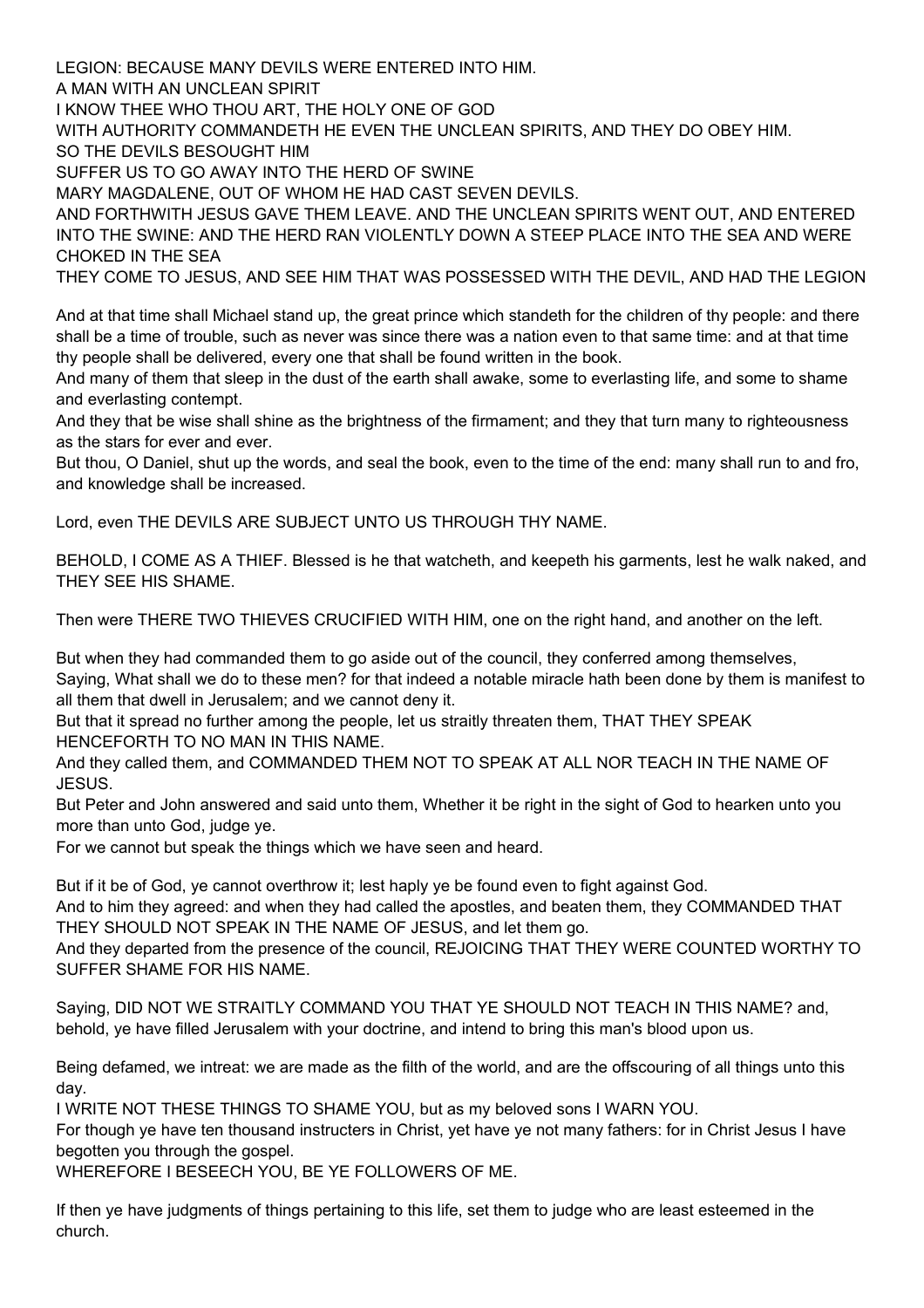I SPEAK TO YOUR SHAME. Is it so, that there is not a wise man among you? no, not one that shall be able to judge between his brethren?

BUT BROTHER GOETH TO LAW WITH BROTHER, and that BEFORE THE UNBELIEVERS.

Whose end is destruction, WHOSE GOD IS THEIR BELLY, and WHOSE GLORY IS IN THEIR SHAME, who mind earthly things

Wherefore seeing we also are compassed about with so great a cloud of witnesses, let us lay aside every weight, and the sin which doth so easily beset us, and let us run with patience the race that is set before us, Looking unto Jesus the author and finisher of our faith; who for the joy that was set before him endured the cross, DESPISING THE SHAME, and is set down at the right hand of the throne of God.

For consider him that endured such CONTRADICTION OF SINNERS against himself, lest ye BE WEARIED AND FAINT IN YOUR MINDS.

YE HAVE NOT YET RESISTED UNTO BLOOD, striving against sin.

Lord, even THE DEVILS ARE SUBJECT UNTO US THROUGH THY NAME.

BEHOLD, I COME AS A THIEF. Blessed is he that watcheth, and keepeth his garments, lest he walk naked, and THEY SEE HIS SHAME.

Then were THERE TWO THIEVES CRUCIFIED WITH HIM, one on the right hand, and another on the left.

For the SON OF MAN IS LORD even of the sabbath day.

But that ye may know that the SON OF MAN HATH POWER ON EARTH to forgive sins THE SON OF MAN came eating and drinking, and they say, Behold a man gluttonous, and a winebibber, A FRIEND OF PUBLICANS AND SINNERS. But wisdom is justified of her children.

But when he saw Jesus afar off, he ran and worshipped him,

And cried with a loud voice, and said, What have I to do with thee, Jesus, thou Son of the most high God? I adjure thee by God, that thou torment me not.

For he said unto him, COME OUT OF THE MAN, THOU UNCLEAN SPIRIT.

And he asked him, What is thy name? And he answered, saying, MY NAME IS LEGION: FOR WE ARE MANY.

SO THE DEVILS BESOUGHT HIM, saying, If thou cast us out, SUFFER US TO GO AWAY INTO THE HERD OF SWINE.

And he said unto them, Go. And when they were come out, they went into the herd of swine: and, behold, THE WHOLE HERD OF SWINE RAN VIOLENTLY DOWN A STEEP PLACE INTO THE SEA, AND PERISHED IN THE WATERS.

And they that kept them fled, and went their ways into the city, and told every thing, and WHAT WAS BEFALLEN TO THE POSSESSED OF THE DEVILS.

And Jesus asked him, saying, What is thy name? And he said, LEGION: BECAUSE MANY DEVILS WERE ENTERED INTO HIM.

And they besought him that he would not COMMAND THEM TO GO OUT INTO THE DEEP.

And they went into Capernaum; and straightway on the sabbath day he entered into the synagogue, and taught. And they were astonished at his doctrine: for he taught them as one that had authority, and not as the scribes. And there was in their synagogue A MAN WITH AN UNCLEAN SPIRIT; and he cried out,

Saying, Let us alone; what have we to do with thee, thou Jesus of Nazareth? art thou come to destroy us? I KNOW THEE WHO THOU ART, THE HOLY ONE OF GOD.

And Jesus rebuked him, saying, Hold thy peace, and come out of him.

And when the unclean spirit had torn him, and cried with a loud voice, he came out of him.

And they were all amazed, insomuch that they questioned among themselves, saying, What thing is this? what new doctrine is this? for WITH AUTHORITY COMMANDETH HE EVEN THE UNCLEAN SPIRITS, AND THEY DO OBEY HIM.

Now there was there nigh unto the mountains a great herd of swine feeding. And all the devils besought him, saying, Send us into the swine, that we may enter into them.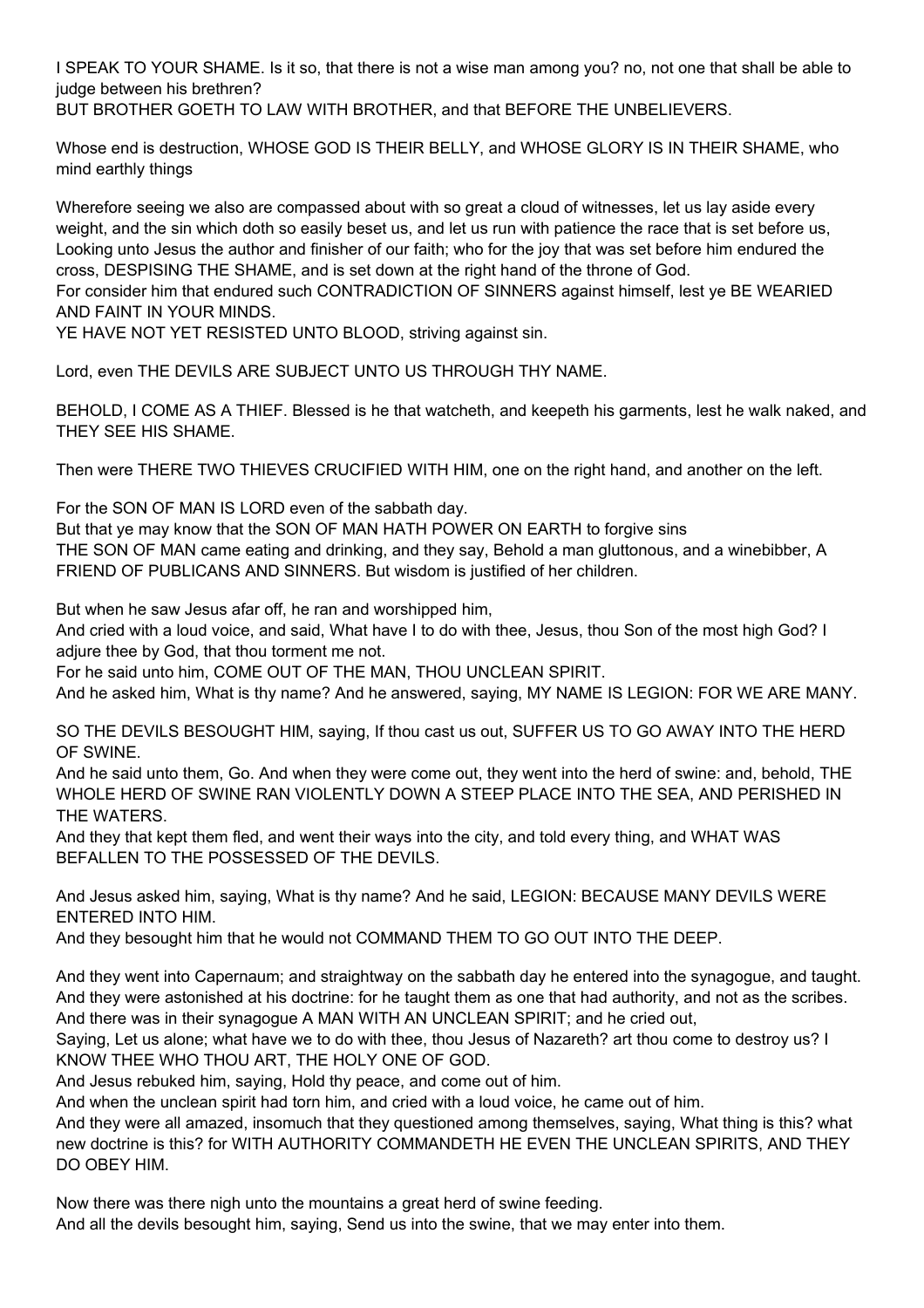AND FORTHWITH JESUS GAVE THEM LEAVE. AND THE UNCLEAN SPIRITS WENT OUT, AND ENTERED INTO THE SWINE: AND THE HERD RAN VIOLENTLY DOWN A STEEP PLACE INTO THE SEA, (THEY WERE ABOUT TWO THOUSAND;) AND WERE CHOKED IN THE SEA.

And they that fed the swine fled, and told it in the city, and in the country. And they went out to see what it was that was done.

And THEY COME TO JESUS, AND SEE HIM THAT WAS POSSESSED WITH THE DEVIL, AND HAD THE LEGION, sitting, and clothed, and in his right mind: and they were afraid.

And they that saw it told them how it befell to him that was possessed with the devil, and also concerning the swine.

Now when Jesus was risen early the first day of the week, he appeared first to MARY MAGDALENE, OUT OF WHOM HE HAD CAST SEVEN DEVILS.

**POSTED BY: KINGHAZ | OCTOBER 19, 2008 9:18 PM [REPORT OFFENSIVE COMMENT](mailto:blogs@washingtonpost.com?subject=On%20Faith%20Panelists%20Blog%20%20%7C%20%20kinghaz%20%20%7C%20%20The%20Economy%20and%20the%20Campaign:%20The%20Death%20of%20False%20Gods%20%20%7C%20%204553312&body=%0D%0D%0D%0D%0D================%0D?__mode=view%26_type=comment%26id=4553312%26blog_id=618)**

KINGHAZ - are you familiar with the term 'narcissist'? You might be one - this in spite of your self-definition as a devout Christian. Or, you may be suffering from religious mania.

Barring those two possibilities, you're delusional.....and that would not be the preferred diagnosis.

In any event, you're more than irritating to rational posters......

**POSTED BY: PERSIFLAGE | OCTOBER 19, 2008 5:38 PM [REPORT OFFENSIVE COMMENT](mailto:blogs@washingtonpost.com?subject=On%20Faith%20Panelists%20Blog%20%20%7C%20%20persiflage%20%20%7C%20%20The%20Economy%20and%20the%20Campaign:%20The%20Death%20of%20False%20Gods%20%20%7C%20%204553248&body=%0D%0D%0D%0D%0D================%0D?__mode=view%26_type=comment%26id=4553248%26blog_id=618)**

Then THE WORD OF THE LORD CAME UNTO ME, saying,

Before I formed thee in the belly I knew thee; and BEFORE THOU CAMEST FORTH OUT OF THE WOMB I SANCTIFIED THEE, AND I ORDAINED THEE A PROPHET UNTO THE NATIONS.

Zedekiah was one and twenty years old when he began to reign, and reigned eleven years in Jerusalem. And HE DID THAT WHICH WAS EVIL IN THE SIGHT OF THE LORD HIS GOD, AND HUMBLED NOT HIMSELF BEFORE JEREMIAH THE PROPHET SPEAKING FROM THE MOUTH OF THE LORD. And he also rebelled against king Nebuchadnezzar, who had made him swear by God: but he stiffened his neck,

and hardened his heart from turning unto the Lord God of Israel.

Moreover all the chief of the priests, and the people, transgressed very much after all the abominations of the heathen; and polluted the house of the Lord which he had hallowed in Jerusalem.

HUMBLED NOT HIMSELF BEFORE JEREMIAH THE PROPHET SPEAKING FROM THE MOUTH OF THE LORD.

I SAY THEN, HATH GOD CAST AWAY HIS PEOPLE? God forbid. FOR I ALSO AM AN ISRAELITE, OF THE SEED OF ABRAHAM, OF THE TRIBE OF BENJAMIN.

God hath not cast away his people which he foreknew. Wot ye not what the scripture saith of Elias? how he maketh intercession to God against Israel, saying,

Lord, they have killed thy prophets, and digged down thine altars; and I am left alone, and they seek my life. But what saith the answer of God unto him? I HAVE RESERVED TO MYSELF SEVEN THOUSAND MEN, WHO HAVE NOT BOWED THE KNEE TO THE IMAGE OF BAAL.

Even so then at this present time also there is a remnant according to the election of grace.

And if by grace, then is it no more of works: otherwise grace is no more grace. But if it be of works, then is it no more grace: otherwise work is no more work.

What then? ISRAEL HATH NOT OBTAINED THAT WHICH HE SEEKETH FOR; BUT THE ELECTION HATH OBTAINED IT, and THE REST WERE BLINDED.

According as it is written, God hath given them the spirit of slumber, eyes that they should not see, and ears that they should not hear; unto this day.

And DAVID SAITH, LET THEIR TABLE BE MADE A SNARE, AND A TRAP, AND A STUMBLINGBLOCK, AND A RECOMPENCE UNTO THEM: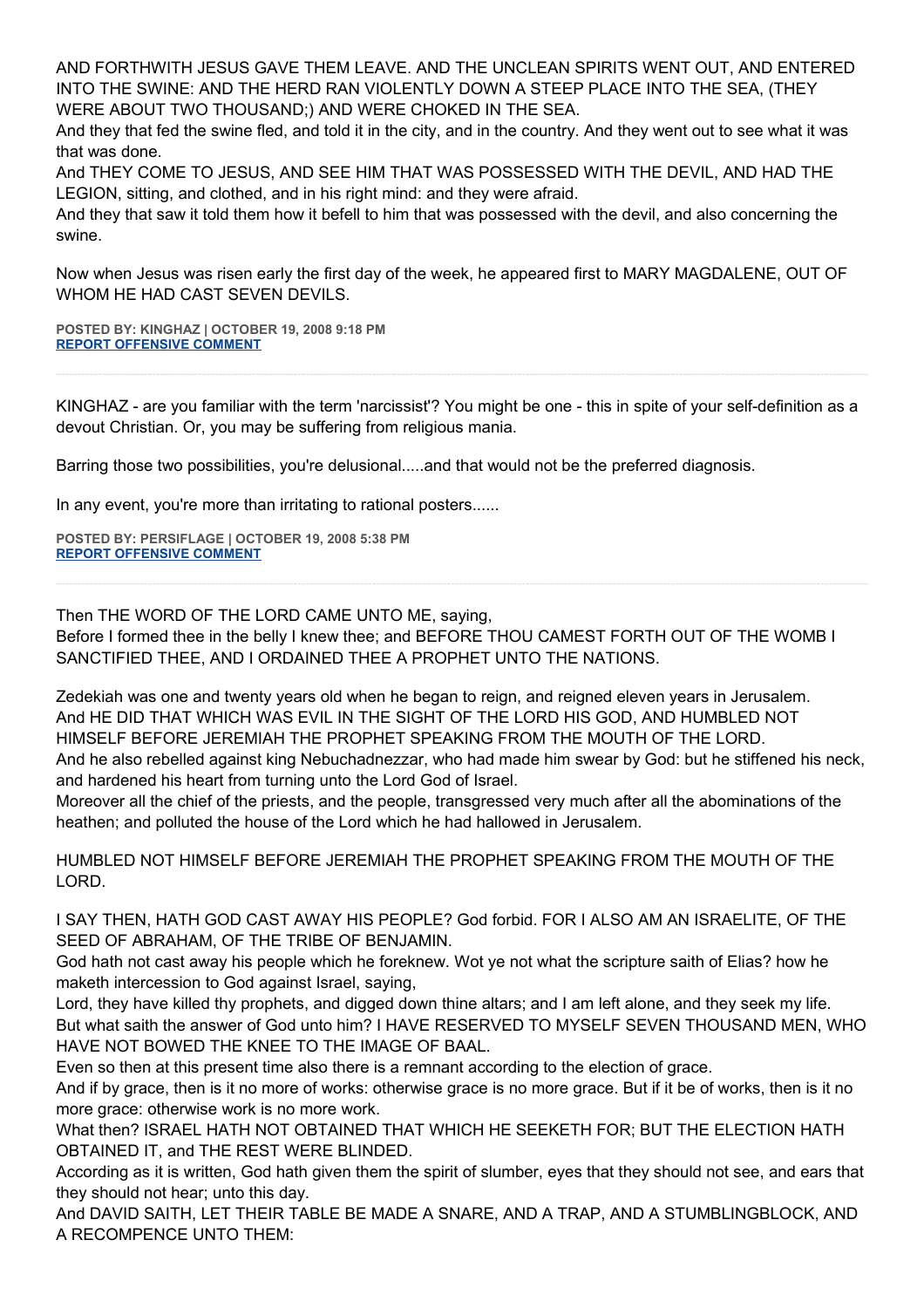LET THEIR EYES BE DARKENED, THAT THEY MAY NOT SEE, AND BOW DOWN THEIR BACK ALWAY. I say then, Have they stumbled that they should fall? God forbid: but rather through their fall salvation is come unto the Gentiles, for to provoke them to jealousy.

Now if the fall of them be the riches of the world, and THE DIMINISHING OF THEM THE RICHES OF THE GENTILES; how much more their fulness?

For I speak to you Gentiles, inasmuch as I am the apostle of the Gentiles, I magnify mine office:

If by any means I may provoke to emulation them which are my flesh, and might save some of them.

For if the casting away of them be the reconciling of the world, WHAT SHALL THE RECEIVING OF THEM BE, BUT LIFE FROM THE DEAD?

For if the firstfruit be holy, the lump is also holy: and IF THE ROOT BE HOLY, SO ARE THE BRANCHES. And if some of the branches be broken off, and thou, being a wild olive tree, wert graffed in among them, and with them partakest of the root and fatness of the olive tree;

Boast not against the branches. But if thou boast, thou bearest not the root, but the root thee.

Thou wilt say then, The branches were broken off, that I might be graffed in.

Well; BECAUSE OF UNBELIEF THEY WERE BROKEN OFF, and thou standest by faith. Be not highminded, but fear:

For if God spared not the natural branches, take heed lest he also spare not thee.

CAME THIS WORD UNTO JEREMIAH FROM THE LORD, SAYING UNTIL THE VERY TIME OF HIS LAND COME

In the beginning of the reign of Jehoiakim the son of Josiah king of Judah CAME THIS WORD UNTO JEREMIAH FROM THE LORD, SAYING,

Thus saith the Lord to me; Make thee bonds and yokes, and put them upon thy neck,

And send them to the king of Edom, and to the king of Moab, and to the king of the Ammonites, and to the king of Tyrus, and to the king of Zidon, by the hand of the messengers which come to Jerusalem unto Zedekiah king of Judah;

And command them to say unto their masters, Thus saith the Lord of hosts, the God of Israel; Thus shall ye say unto your masters;

I have made the earth, the man and the beast that are upon the ground, by my great power and by my outstretched arm, and have given it unto whom it seemed meet unto me.

AND NOW HAVE I GIVEN ALL THESE LANDS INTO THE HAND OF NEBUCHADNEZZAR THE KING OF BABYLON, MY SERVANT; AND THE BEASTS OF THE FIELD HAVE I GIVEN HIM ALSO TO SERVE HIM. AND ALL NATIONS SHALL SERVE HIM, AND HIS SON, AND HIS SON'S SON, UNTIL THE VERY TIME OF HIS LAND COME: AND THEN MANY NATIONS AND GREAT KINGS SHALL SERVE THEMSELVES OF HIM. AND IT SHALL COME TO PASS, THAT THE NATION AND KINGDOM WHICH WILL NOT SERVE THE SAME NEBUCHADNEZZAR THE KING OF BABYLON, AND THAT WILL NOT PUT THEIR NECK UNDER THE YOKE OF THE KING OF BABYLON, THAT NATION WILL I PUNISH, SAITH THE LORD, WITH THE SWORD, AND WITH THE FAMINE, AND WITH THE PESTILENCE, UNTIL I HAVE CONSUMED THEM BY HIS HAND. Therefore hearken not ye to your prophets, nor to your diviners, nor to your dreamers, nor to your enchanters,

nor to your sorcerers, which speak unto you, saying, Ye shall not serve the king of Babylon:

For they prophesy a lie unto you, to remove you far from your land; and that I should drive you out, and ye should perish.

But the nations that bring their neck under the yoke of the king of Babylon, and serve him, those will I let remain still in their own land, saith the Lord; and they shall till it, and dwell therein.

I spake also to Zedekiah king of Judah according to all these words, saying, Bring your necks under the yoke of the king of Babylon, and serve him and his people, and live.

Why will ye die, thou and thy people, by the sword, by the famine, and by the pestilence, as the Lord hath spoken against the nation that will not serve the king of Babylon?

Therefore hearken not unto the words of the prophets that speak unto you, saying, Ye shall not serve the king of Babylon: for they prophesy a lie unto you.

For I have not sent them, saith the Lord, yet they prophesy a lie in my name; that I might drive you out, and that ye might perish, ye, and the prophets that prophesy unto you.

Also I spake to the priests and to all this people, saying, Thus saith the Lord; Hearken not to the words of your prophets that prophesy unto you, saying, Behold, the vessels of the Lord's house shall now shortly be brought again from Babylon: for they prophesy a lie unto you.

Hearken not unto them; serve the king of Babylon, and live: wherefore should this city be laid waste?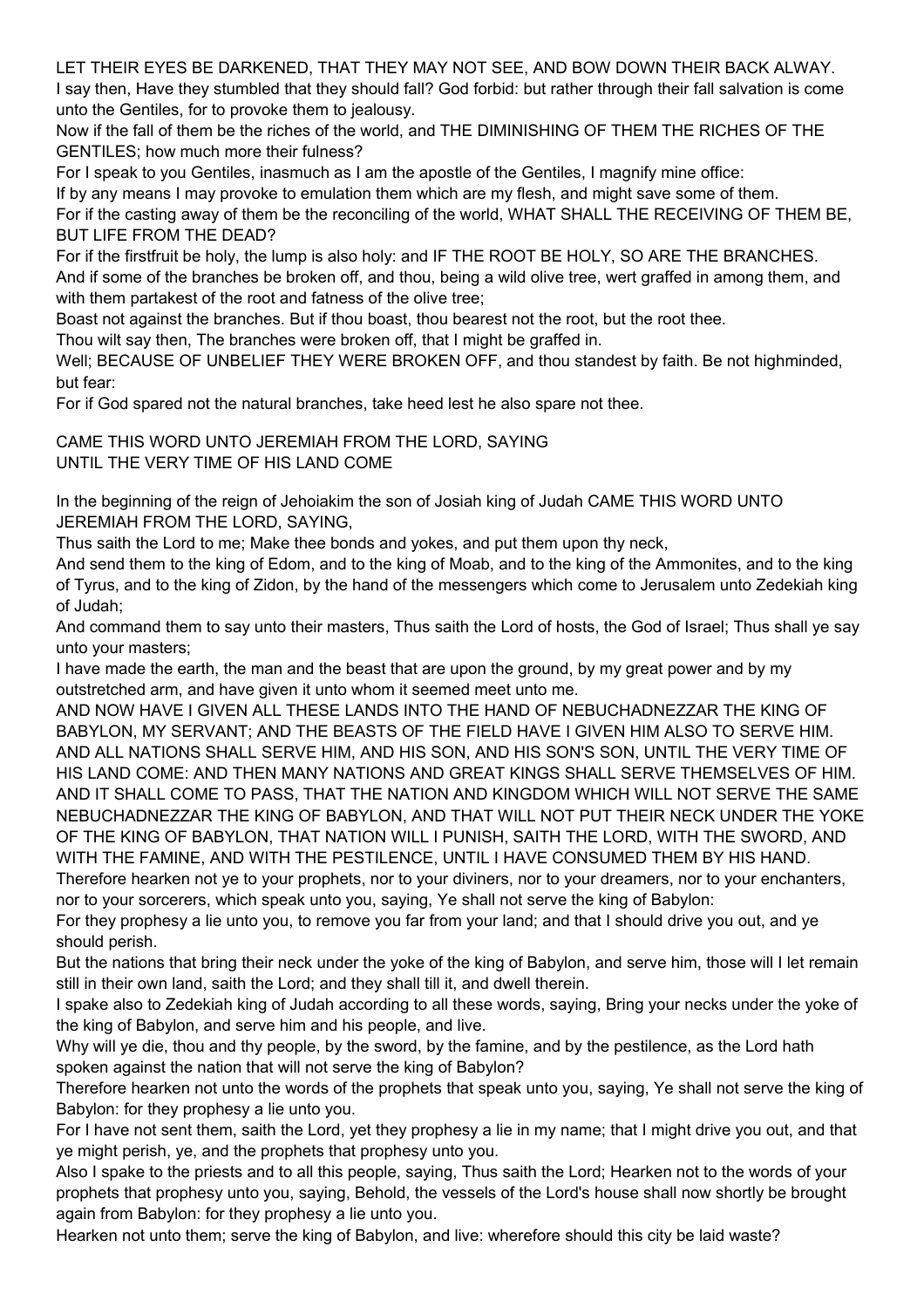But if they be prophets, and if the word of the Lord be with them, let them now make intercession to the Lord of hosts, that the vessels which are left in the house of the Lord, and in the house of the king of Judah, and at Jerusalem, go not to Babylon.

For thus saith the Lord of hosts concerning the pillars, and concerning the sea, and concerning the bases, and concerning the residue of the vessels that remain in this city.

Which Nebuchadnezzar king of Babylon took not, when he carried away captive Jeconiah the son of Jehoiakim king of Judah from Jerusalem to Babylon, and all the nobles of Judah and Jerusalem;

Yea, thus saith the Lord of hosts, the God of Israel, concerning the vessels that remain in the house of the Lord, and in the house of the king of Judah and of Jerusalem;

They shall be carried to Babylon, and there shall they be until the day that I visit them, saith the Lord; then will I bring them up, and restore them to this place.

Has anyone noticed the history of the twin brothers of Rome, Romulus and Remus, then compare it to the twin brothers, Esau and Jacob. Remember Romulus was chosen over Remus by the fowl of heaven and Romulus slew Remus. Did you know Esau slew Jacob. I do not think ye know how to read and understand the Words of David. O COME, LET US WORSHIP AND BOW DOWN: LET US KNEEL BEFORE THE LORD OUR MAKER. HE DID THAT WHICH WAS EVIL IN THE SIGHT OF THE LORD HIS GOD, AND HUMBLED NOT HIMSELF BEFORE JEREMIAH THE PROPHET SPEAKING FROM THE MOUTH OF THE LORD. IF THE ROOT BE HOLY, SO ARE THE BRANCHES.

THERE SHALL NOT ANY MAN BE ABLE TO STAND BEFORE THEE ALL THE DAYS OF THY LIFE: AS I WAS WITH MOSES, I WILL NOT FAIL THEE, NOR FORSAKE THEE. Ye know not what ye believe. Ye know not the LORD. Ye know not GOD. Ye hear not the voice of the LORD. Ye know not the Word of GOD. Ye know not your god. Ye are all fools. Ye have your "TENTHS" and the heads of them, Joab, Haman, Jesus. Now the forth tenth must be fulfilled. NOTICE they all involve around a tree. Ye know not to whom ye pray to, OUR FATHER WHICH ART IN HEAVEN

And Miriam and Aaron spake against Moses because of the Ethiopian woman whom he had married: for he had married an Ethiopian woman.

And they said, HATH THE LORD INDEED SPOKEN ONLY BY MOSES? hath he not spoken also by us? And the Lord heard it.

Now THE MAN MOSES WAS VERY MEEK, ABOVE ALL THE MEN which WERE UPON THE FACE OF THE EARTH.

WHEREFORE HIDEST THOU THY FACE, and forgettest our affliction and our oppression? FOR OUR SOUL IS BOWED DOWN to the dust: our belly CLEAVETH UNTO THE EARTH.

THERE SHALL NOT ANY MAN BE ABLE TO STAND BEFORE THEE ALL THE DAYS OF THY LIFE: AS I WAS WITH MOSES, so I will be with thee: I WILL NOT FAIL THEE, NOR FORSAKE THEE.

And the LORD SAID UNTO MOSES, SEE, I HAVE MADE THEE A GOD TO PHARAOH: and Aaron thy brother shall be thy prophet.

So now it was not you that sent me hither, BUT GOD: AND HE HATH MADE ME A FATHER TO PHARAOH, AND LORD OF ALL HIS HOUSE, AND A RULER THROUGHOUT ALL THE LAND OF EGYPT.

And PHARAOH TOOK OFF HIS RING FROM HIS HAND, AND PUT IT UPON JOSEPH'S HAND, and arrayed him in vestures of fine linen, and put a gold chain about his neck;

And he made him to ride in the second chariot which he had; and THEY CRIED BEFORE HIM, BOW THE KNEE: AND HE MADE HIM RULER OVER ALL THE LAND OF EGYPT.

I will sing of mercy and judgment: unto thee, O Lord, will I sing.

I will behave myself wisely in a perfect way. O WHEN WILT THOU COME UNTO ME? I WILL WALK WITHIN MY HOUSE WITH A PERFECT HEART.

I WILL SET NO WICKED """THING""" BEFORE MINE EYES: I hate the work of them that turn aside; IT SHALL NOT CLEAVE TO ME.

A froward heart shall depart from me: I will not know a wicked person.

Whoso privily slandereth his neighbour, him will I cut off: him that hath an high look and a proud heart will not I suffer.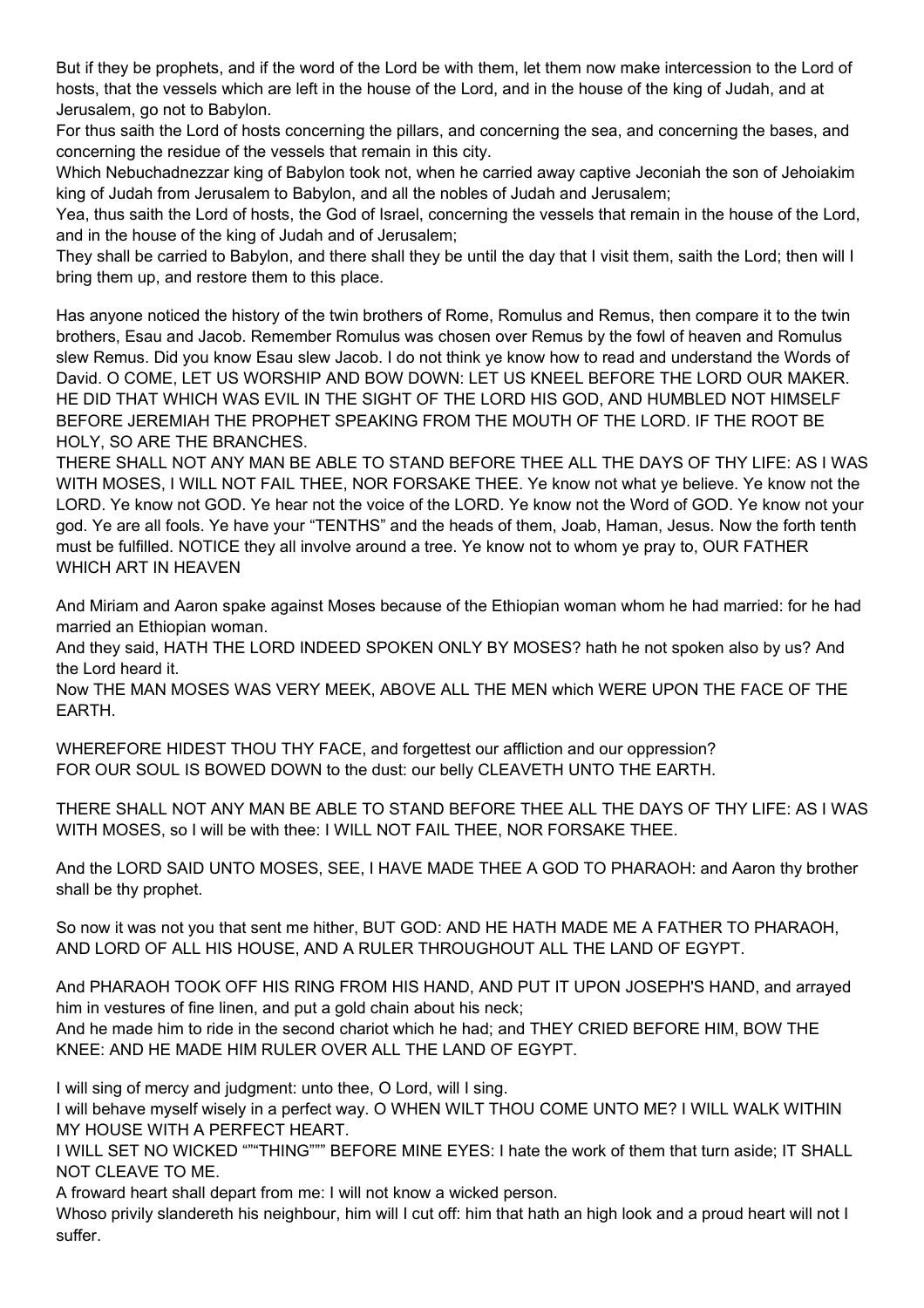Mine eyes shall be upon the faithful of the land, that they may dwell with me: HE THAT WALKETH IN A PERFECT WAY, HE SHALL SERVE ME.

He that worketh deceit shall not dwell within my house: he that telleth lies shall not tarry in my sight. I will early destroy all the wicked of the land; that I may cut off all wicked doers from the city of the Lord.

All these men of war, that could keep rank, CAME WITH A PERFECT HEART TO HEBRON, TO MAKE DAVID KING OVER ALL ISRAEL: and ALL THE REST ALSO OF ISRAEL WERE OF ONE HEART TO MAKE DAVID KING.

And there they were with David three days, eating and drinking: for their brethren had prepared for them. Moreover they that were nigh them, even unto Issachar and Zebulun and Naphtali, BROUGHT BREAD on asses, and on camels, and on mules, and on oxen, and meat, meal, CAKES OF FIGS, AND BUNCHES OF RAISINS, and wine, and oil, and oxen, and sheep abundantly: FOR THERE WAS JOY IN ISRAEL.

FOR THESE BE THE DAYS OF VENGEANCE, THAT ALL THINGS WHICH ARE WRITTEN MAY BE FULFILLED.

THE REST WERE BLINDED

DAVID SAITH, LET THEIR TABLE BE MADE A SNARE, AND A TRAP, AND A STUMBLINGBLOCK, AND A RECOMPENCE UNTO THEM:

LET THEIR EYES BE DARKENED, THAT THEY MAY NOT SEE, AND BOW DOWN THEIR BACK ALWAYS THE DIMINISHING OF THEM THE RICHES OF THE GENTILES

I WILL SET NO WICKED """THING""" BEFORE MINE EYES

BOWED THE KNEE TO THE IMAGE OF BAAL

That at THE NAME OF JESUS EVERY KNEE SHOULD BOW, of "THINGS" IN HEAVEN, and "THINGS" IN EARTH, and "THINGS" UNDER THE EARTH;

And that EVERY TONGUE SHOULD CONFESS THAT JESUS CHRIST IS LORD, to the glory of God the Father.

O COME, LET US WORSHIP AND BOW DOWN: LET US KNEEL BEFORE THE LORD OUR MAKER.

IN HIS HAND ARE THE DEEP PLACES OF THE EARTH THE SEA IS HIS, AND HE MADE IT: AND HIS HANDS FORMED THE DRY LAND. AND THE SHEEP OF HIS HAND

IN HIS HAND ARE THE DEEP PLACES OF THE EARTH LET US WORSHIP THE WHOLE ARMOUR OF GOD THEN SAID JOAB AND TEN YOUNG MEN THAT BARE JOAB'S ARMOUR COMPASSED ABOUT AND OF HIM AND OF ALL THE MEN THAT ARE WITH HIM, JOAB, THERE SHALL NOT BE LEFT SO MUCH AS ONE.

THE SEA IS HIS, AND HE MADE IT AND BOW DOWN ALL THE KING'S SERVANTS, THAT WERE IN THE KING'S GATE, BOWED, AND REVERENCED HAMAN THE TEN SONS OF HAMAN THE SON OF HAMMEDATHA, THE ENEMY OF THE JEWS THE KING COMMANDED IT SO TO BE DONE: AND THE DECREE WAS GIVEN AT SHUSHAN; AND THEY HANGED HAMAN'S TEN SONS.

AND HIS HANDS FORMED THE DRY LAND. LET US KNEEL BEFORE THE LORD OUR MAKER. JESUS WAS IN BETHANY, IN THE HOUSE OF SIMON THE LEPER THERE CAME A LEPER TO HIM, BESEECHING HIM, AND KNEELING DOWN TO HIM THERE MET HIM TEN MEN THAT WERE LEPERS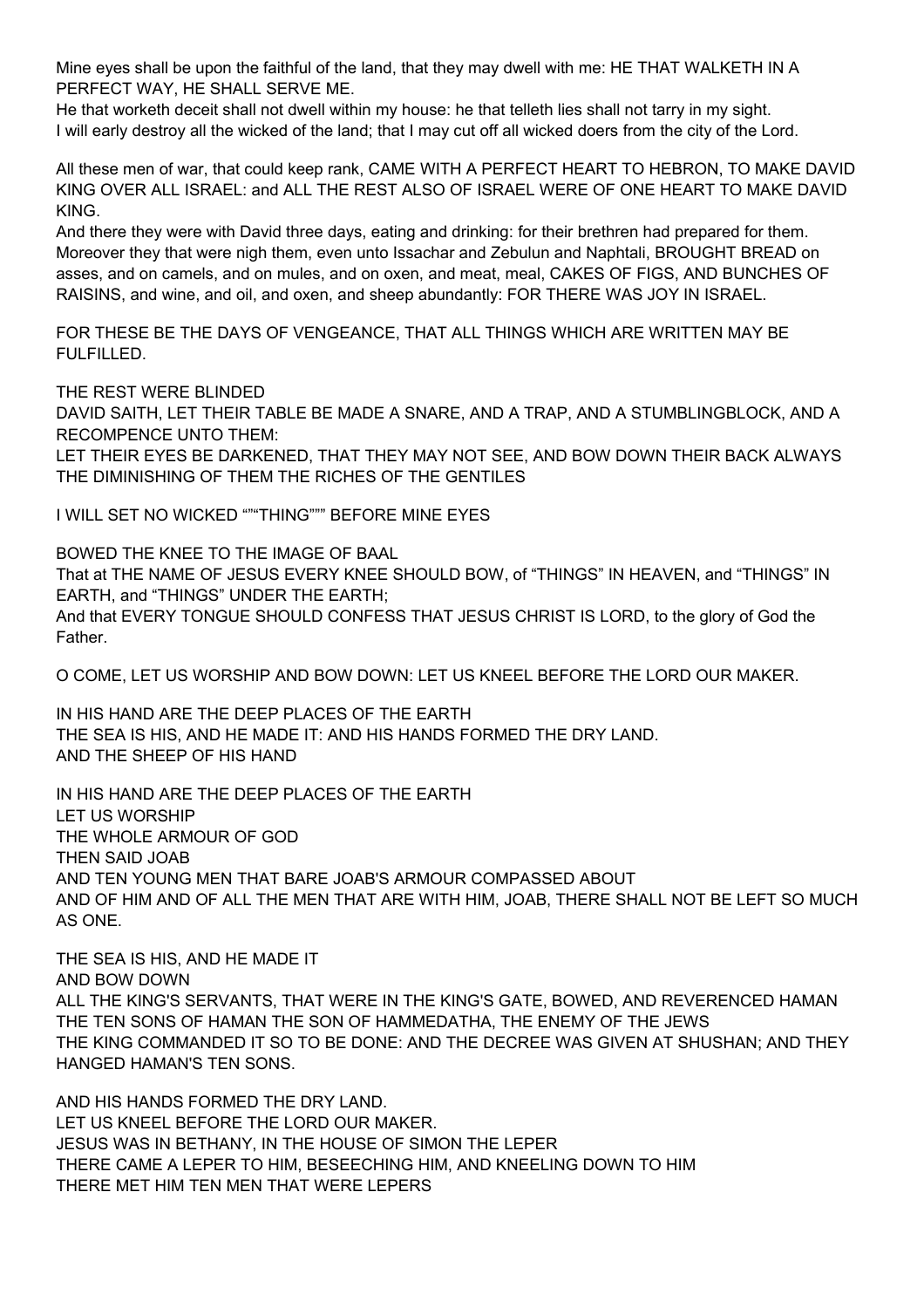THE SWORD OF THE SPIRIT, WHICH IS THE WORD OF GOD:

FOR THY SAKE WE ARE KILLED ALL THE DAY LONG; WE ARE ACCOUNTED AS SHEEP FOR THE SLAUGHTER.

WHEREWITH YE SHALL BE ABLE TO QUENCH ALL THE FIERY DARTS OF THE WICKED AND HE TOOK THREE DARTS IN HIS HAND, AND THRUST THEM THROUGH THE HEART

THUS THE JEWS SMOTE ALL THEIR ENEMIES WITH THE STROKE OF THE SWORD, AND SLAUGHTER, AND DESTRUCTION, AND DID WHAT THEY WOULD UNTO THOSE THAT HATED THEM.

AND THE SHEEP OF HIS HAND

For THE LORD is a GREAT GOD, and a GREAT KING above all gods.

To day if ye will hear his voice,

Harden not your heart, as in the provocation, and as in the day of temptation in the wilderness:

When your fathers tempted me, proved me, and saw my work.

Forty years long was I grieved with this generation, and said, It is a people that do err in their heart, and they have not known my ways:

Unto whom I sware in my wrath that they should not enter into my rest.

O come, let us sing unto the Lord: let us make a joyful noise to the rock of our salvation.

Let us come before his presence with thanksgiving, and make a joyful noise unto him with psalms.

For the Lord is a great God, and a great King above all gods.

IN HIS HAND ARE THE DEEP PLACES OF THE EARTH: the strength of the hills is his also.

THE SEA IS HIS, AND HE MADE IT: AND HIS HANDS FORMED THE DRY LAND.

O COME, LET US WORSHIP AND BOW DOWN: LET US KNEEL BEFORE THE LORD OUR MAKER.

For he is our God; and we are the people of his pasture, AND THE SHEEP OF HIS HAND. To day if ye will hear his voice,

Harden not your heart, as in the provocation, and as in the day of temptation in the wilderness:

When your fathers tempted me, proved me, and saw my work.

Forty years long was I grieved with this generation, and said, It is a people that do err in their heart, and they have not known my ways:

Unto whom I sware in my wrath that they should not enter into my rest.

IN HIS HAND ARE THE DEEP PLACES OF THE EARTH THE SEA IS HIS, AND HE MADE IT: AND HIS HANDS FORMED THE DRY LAND. AND THE SHEEP OF HIS HAND LET US KNEEL BEFORE THE LORD OUR MAKER.

OUR FATHER WHICH ART IN HEAVEN

BLESSING, AND HONOUR, AND GLORY, AND POWER, BE UNTO HIM THAT SITTETH UPON THE THRONE

OUR FATHER WHICH ART IN HEAVEN FOR THINE IS THE KINGDOM, AND THE POWER, AND THE GLORY, FOR EVER

THEY SPAKE AND SAID TO THE KING NEBUCHADNEZZAR, O KING, LIVE FOR EVER. THOU, O KING, ART A KING OF KINGS: FOR THE GOD OF HEAVEN HATH GIVEN THEE A KINGDOM, POWER, AND STRENGTH, AND GLORY.

AND WHERESOEVER THE CHILDREN OF MEN DWELL, THE BEASTS OF THE FIELD AND THE FOWLS OF THE HEAVEN HATH HE GIVEN INTO THINE HAND, AND HATH MADE THEE RULER OVER THEM ALL. THOU ART THIS HEAD OF GOLD.

But when ye pray, use not vain repetitions, as the heathen do: for they think that they shall be heard for their much speaking.

Be not ye therefore like unto them: for your Father knoweth what things ye have need of, before ye ask him. After this manner therefore pray ye: OUR FATHER WHICH ART IN HEAVEN, Hallowed be thy name. Thy kingdom come. Thy will be done in earth, as it is in heaven. Give us this day our daily bread.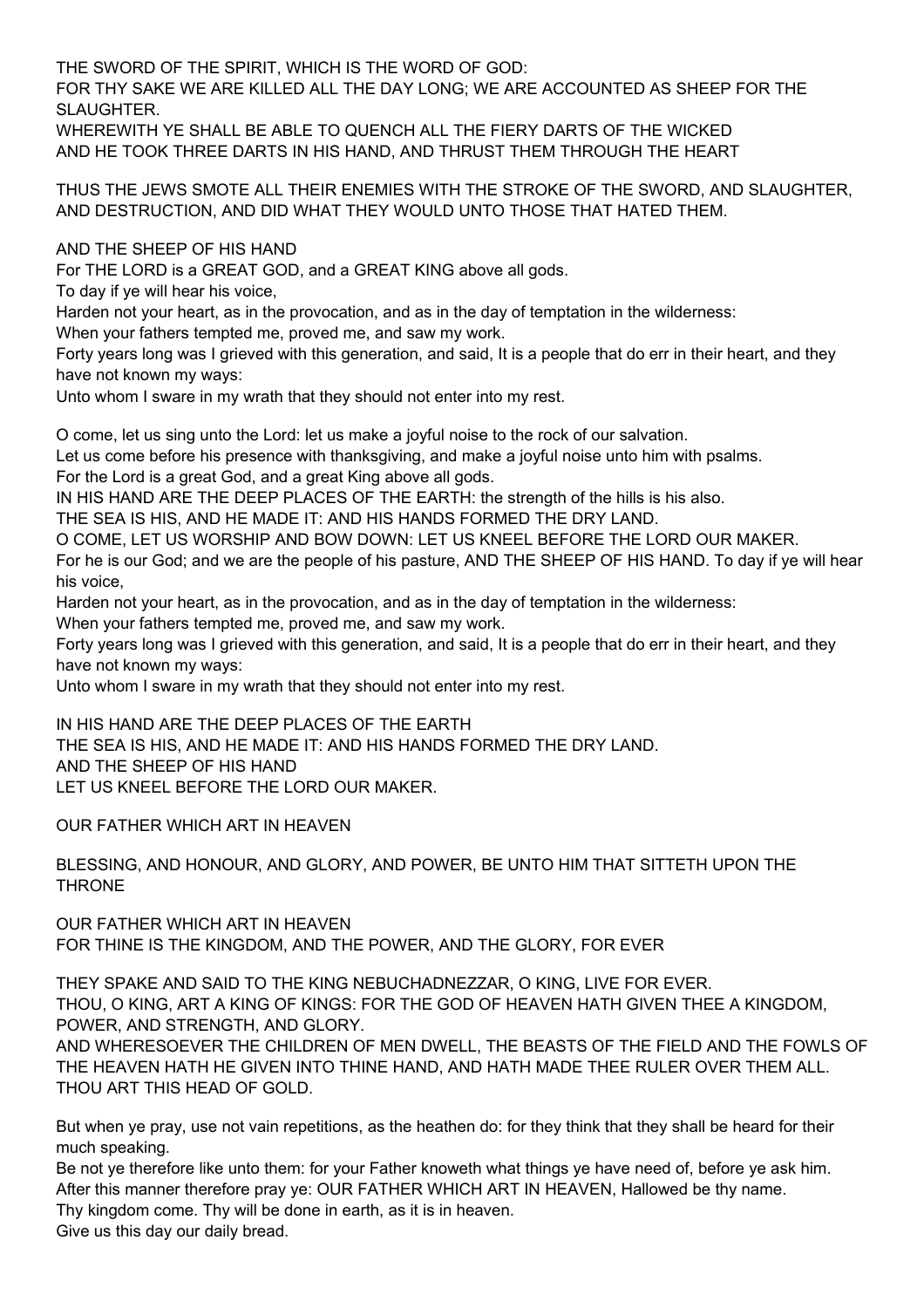And forgive us our debts, as we forgive our debtors.

And lead us not into temptation, but deliver us from evil: FOR THINE IS THE KINGDOM, AND THE POWER, AND THE GLORY, FOR EVER. Amen.

For if ye forgive men their trespasses, your heavenly Father will also forgive you:

But if ye forgive not men their trespasses, neither will your Father forgive your trespasses.

Moreover when ye fast, be not, as the hypocrites, of a sad countenance: for they disfigure their faces, that they may appear unto men to fast. Verily I say unto you, They have their reward.

THOU, O KING, SAWEST, AND BEHOLD A GREAT IMAGE. THIS GREAT IMAGE, WHOSE BRIGHTNESS WAS EXCELLENT, STOOD BEFORE THEE; AND THE FORM THEREOF WAS TERRIBLE.

THIS IMAGE'S HEAD WAS OF FINE GOLD, his breast and his arms of silver, his belly and HIS THIGHS OF BRASS,

His legs of iron, his feet part of iron and part of clay.

Thou sawest till that a stone was cut out without hands, which smote the image upon his feet that were of iron and clay, and brake them to pieces.

Then was the iron, the clay, the brass, the silver, and the gold, broken to pieces together, and became like the chaff of the summer threshingfloors; and the wind carried them away, that no place was found for them: and the stone that smote the image became a great mountain, and filled the whole earth.

This is the dream; and we will tell the interpretation thereof before the king.

THOU, O KING, ART A KING OF KINGS: FOR THE GOD OF HEAVEN HATH GIVEN THEE A KINGDOM, POWER, AND STRENGTH, AND GLORY.

AND WHERESOEVER THE CHILDREN OF MEN DWELL, THE BEASTS OF THE FIELD AND THE FOWLS OF THE HEAVEN HATH HE GIVEN INTO THINE HAND, AND HATH MADE THEE RULER OVER THEM ALL. THOU ART THIS HEAD OF GOLD.

Then an herald cried aloud, To you it is commanded, O people, nations, and languages,

That at what time ye hear the sound of the cornet, flute, harp, sackbut, psaltery, dulcimer, and all kinds of musick, YE FALL DOWN AND WORSHIP THE GOLDEN IMAGE THAT NEBUCHADNEZZAR THE KING HATH SET UP:

AND WHOSO FALLETH NOT DOWN AND WORSHIPPETH SHALL THE SAME HOUR BE CAST INTO THE MIDST OF A BURNING FIERY FURNACE.

Therefore at that time, when all the people heard the sound of the cornet, flute, harp, sackbut, psaltery, and all kinds of musick, ALL THE PEOPLE, THE NATIONS, AND THE LANGUAGES, FELL DOWN AND WORSHIPPED THE GOLDEN IMAGE THAT NEBUCHADNEZZAR THE KING HAD SET UP. Wherefore at that time certain Chaldeans came near, and accused the Jews.

THEY SPAKE AND SAID TO THE KING NEBUCHADNEZZAR, O KING, LIVE FOR EVER.

Romulus (c. 771 BC–c. 717 BC) and Remus (c. 771 BC–c. 753 BC) are the traditional founders of Rome, appearing in Roman mythology as THE TWIN SONS OF THE PRIESTESS RHEA SILVIA, FATHERED BY THE GOD OF WAR, MARS. According to the tradition recorded as history by Plutarch and Livy, Romulus served as the first King of Rome.

ROMULUS SLEW REMUS over a dispute about which one of the two brothers had the support of the local deities to rule the new city and give it his name. The name they gave the city was Rome. Supposedly, ROMULUS HAD STOOD ON ONE HILL AND REMUS ANOTHER, AND A CIRCLE OF BIRDS FLEW OVER ROMULUS, SIGNIFYING THAT HE SHOULD BE KING. After founding Rome, ROMULUS NOT ONLY CREATED THE ROMAN LEGIONS and the Roman Senate, but also added citizens to his new city by abducting the women of the neighboring Sabine tribes, which resulted in the mixture of the Sabines and Romans into one people. Romulus would become ancient Rome's greatest conqueror, adding large amounts of territory and people to the dominion of Rome.

But when he saw Jesus afar off, he ran and worshipped him,

And cried with a loud voice, and said, What have I to do with thee, JESUS, THOU SON OF THE MOST HIGH GOD? I adjure thee by God, that thou torment me not.

For he said unto him, COME OUT OF THE MAN, THOU UNCLEAN SPIRIT.

And he asked him, WHAT IS THY NAME? AND HE ANSWERED, SAYING, MY NAME IS LEGION: FOR WE ARE MANY.

And he besought him much that he would not send them away out of the country.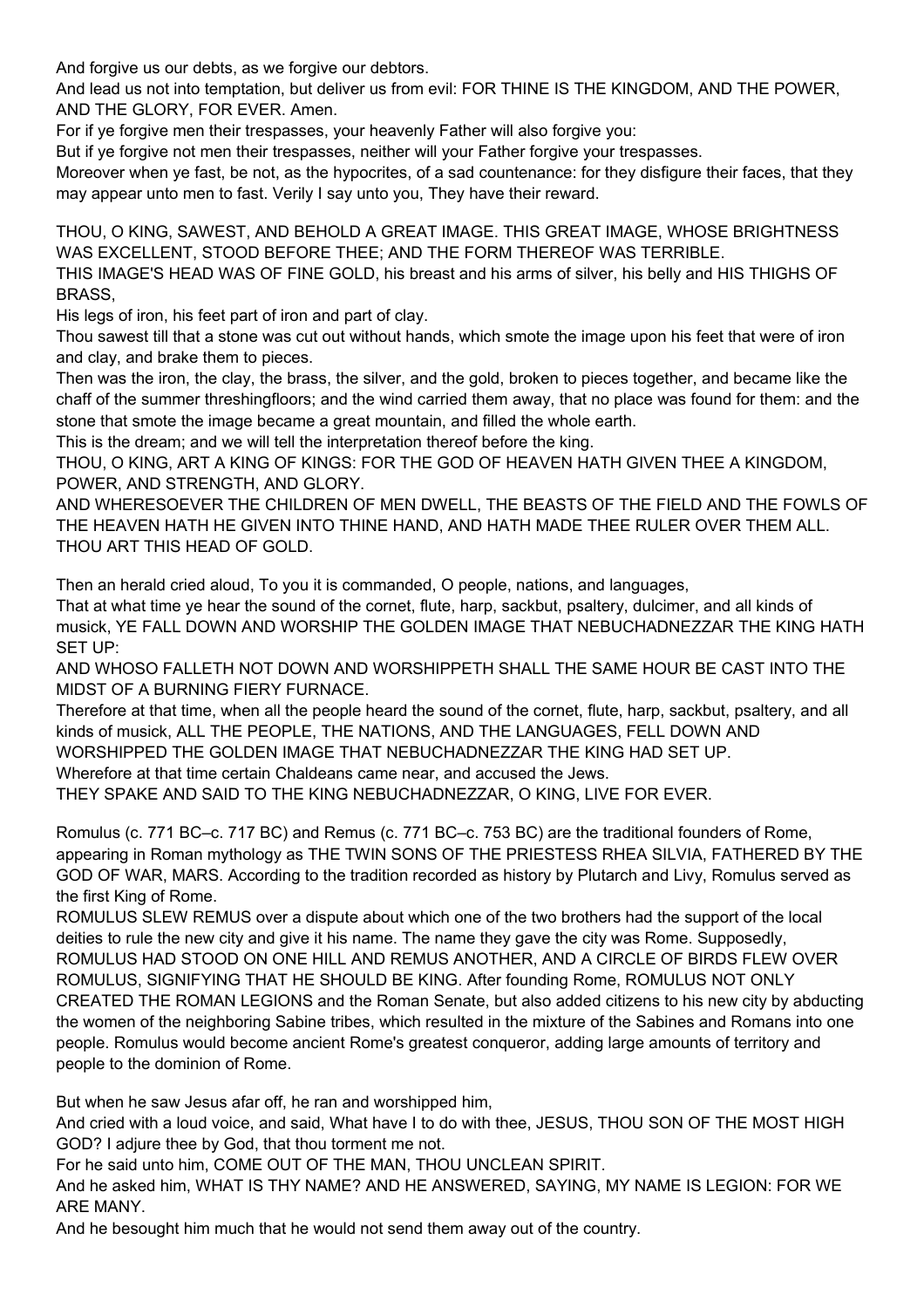Now there was there nigh unto the mountains a great herd of swine feeding.

And ALL THE DEVILS BESOUGHT HIM, SAYING, SEND US INTO THE SWINE, THAT WE MAY ENTER INTO THEM.

And forthwith Jesus gave them leave. AND THE UNCLEAN SPIRITS WENT OUT, AND ENTERED INTO THE SWINE: AND THE HERD RAN VIOLENTLY DOWN A STEEP PLACE INTO THE SEA, (they were about two thousand;) AND WERE CHOKED IN THE SEA.

And they that fed the swine fled, and told it in the city, and in the country. And they went out to see what it was that was done.

And they COME TO JESUS, AND SEE HIM THAT WAS POSSESSED WITH THE DEVIL, and HAD THE LEGION, SITTING, AND CLOTHED, AND IN HIS "RIGHT MIND": and they were afraid.

For who hath known the mind of the Lord, that he may instruct him? BUT WE HAVE THE MIND OF CHRIST.

Behold, I SEND YOU FORTH AS SHEEP in the midst of wolves: BE YE THEREFORE WISE AS SERPENTS, AND HARMLESS AS DOVES.

And THE KING OF SODOM SAID unto Abram, GIVE ME THE PERSONS, and take the goods to thyself. And ABRAM SAID TO THE KING OF SODOM, I HAVE LIFT UP MINE HAND UNTO THE LORD, THE MOST HIGH GOD, THE POSSESSOR OF HEAVEN AND EARTH,

That I WILL NOT TAKE FROM A THREAD EVEN TO A SHOELATCHET, AND THAT I WILL NOT TAKE ANY THING THAT IS THINE, lest thou shouldest say, I have made Abram rich:

Save only that which the young men have eaten, and the portion of the men which went with me, Aner, Eshcol, and Mamre; let them take their portion.

The next day John seeth Jesus coming unto him, and saith, BEHOLD THE LAMB OF GOD, WHICH TAKETH AWAY THE SIN OF THE WORLD.

This is he of whom I said, AFTER ME COMETH A MAN WHICH IS PREFERRED BEFORE ME: FOR HE WAS BEFORE ME.

And John bare record, saying, I SAW THE SPIRIT DESCENDING FROM HEAVEN LIKE A DOVE, AND IT ABODE UPON HIM.

And I knew him not: but he that sent me to baptize with water, the same said unto me, Upon whom thou shalt see the Spirit descending, and remaining on him, the same is he which baptizeth with the Holy Ghost. And I saw, and bare record THAT THIS IS THE SON OF GOD.

Again the next day after John stood, and two of his disciples;

And looking upon Jesus as he walked, he saith, BEHOLD THE LAMB OF GOD!

And Jesus said unto him, VERILY I SAY UNTO THEE, TO DAY SHALT THOU BE WITH ME IN PARADISE. And it was about the sixth hour, and there was a darkness over all the earth until the ninth hour.

And the sun was darkened, and the veil of the temple was rent in the midst.

And when Jesus had cried with a loud voice, HE SAID, FATHER, INTO THY HANDS I COMMEND MY SPIRIT: AND HAVING SAID THUS, HE GAVE UP THE GHOST.

Now when THE CENTURION SAW WHAT WAS DONE, HE GLORIFIED GOD, SAYING, CERTAINLY THIS WAS A RIGHTEOUS MAN.

And ALL THE PEOPLE THAT CAME TOGETHER TO THAT SIGHT, beholding the things which were done, SMOTE THEIR BREASTS, and returned.

But Jesus said unto them, YE KNOW NOT WHAT YE ASK: CAN YE DRINK OF THE CUP THAT I DRINK OF? AND BE BAPTIZED WITH THE BAPTISM THAT I AM BAPTIZED WITH?

And they said unto him, We can. And Jesus said unto them, YE SHALL INDEED DRINK OF THE CUP THAT I DRINK OF; AND WITH THE BAPTISM THAT I AM BAPTIZED WITHAL SHALL YE BE BAPTIZED:

But to sit on my right hand and on my left hand is not mine to give; but it shall be given to them for whom it is prepared.

And when THE TEN HEARD IT, they began to be much displeased with James and John.

Now when JESUS WAS IN BETHANY, IN THE HOUSE OF SIMON THE LEPER,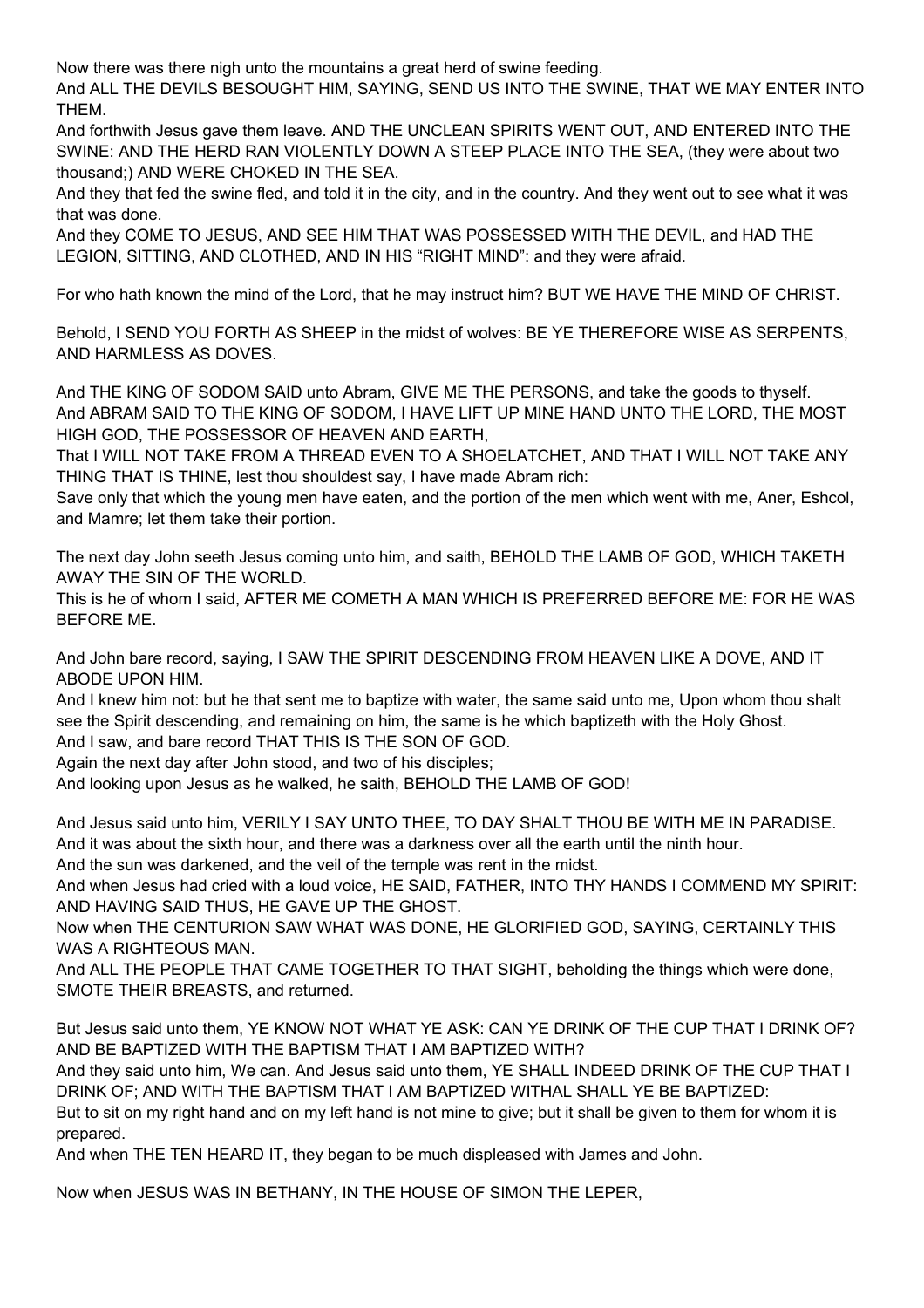So likewise ye, when ye shall have done all those things which are commanded you, say, We are unprofitable servants: we have done that which was our duty to do.

And it came to pass, as he went to Jerusalem, that he passed through the midst of Samaria and Galilee. And as he entered into a certain village, THERE MET HIM TEN MEN THAT WERE LEPERS, which stood afar off:

And THEY LIFTED UP THEIR VOICES, AND SAID, JESUS, MASTER, have mercy on us.

And SIMON AND THEY THAT WERE WITH HIM FOLLOWED AFTER HIM.

And when they had found him, THEY SAID UNTO HIM, ALL MEN SEEK FOR THEE.

And he said unto them, Let us go into the next towns, that I may preach there also: for therefore came I forth. And he preached in their synagogues throughout all Galilee, and cast out devils.

And THERE CAME A LEPER TO HIM, BESEECHING HIM, AND KNEELING DOWN TO HIM, and saying unto him, If thou wilt, thou canst make me clean.

And Jesus, moved with compassion, put forth his hand, and touched him, and saith unto him, I will; be thou clean.

And as soon as he had spoken, immediately the leprosy departed from him, and he was cleansed.

And as ye go, preach, saying, The kingdom of heaven is at hand. Heal the sick, CLEANSE THE LEPERS, raise the dead, CAST OUT DEVILS: freely ye have received, freely give.

Jesus answered and said unto them, Go and shew John again those things which ye do hear and see: THE BLIND RECEIVE THEIR SIGHT, AND THE LAME WALK, THE LEPERS ARE CLEANSED, AND THE DEAF HEAR, the dead are raised up, and THE POOR HAVE THE GOSPEL PREACHED TO THEM.

And he said unto them, GO YE INTO ALL THE WORLD, AND PREACH THE GOSPEL TO EVERY CREATURE.

HE THAT BELIEVETH AND IS BAPTIZED shall be saved; but he that believeth not shall be damned. And these signs shall follow them that believe; IN MY NAME SHALL THEY CAST OUT DEVILS; THEY SHALL SPEAK WITH NEW TONGUES;

THEY SHALL TAKE UP SERPENTS; and if they drink any deadly thing, it shall not hurt them; they shall lay hands on the sick, and they shall recover.

And John bare record, saying, I SAW THE SPIRIT DESCENDING FROM HEAVEN LIKE A DOVE, AND IT ABODE UPON HIM.

Behold, I SEND YOU FORTH AS SHEEP in the midst of wolves: BE YE THEREFORE WISE AS SERPENTS, AND HARMLESS AS DOVES.

Then said Jesus unto him, Put up again thy sword into his place: FOR ALL THEY THAT TAKE THE SWORD SHALL PERISH WITH THE SWORD.

IN HIS HAND ARE THE DEEP PLACES OF THE EARTH THE SEA IS HIS, AND HE MADE IT: AND HIS HANDS FORMED THE DRY LAND. AND THE SHEEP OF HIS HAND LET US KNEEL BEFORE THE LORD OUR MAKER.

For THE SON OF MAN IS LORD EVEN OF THE SABBATH DAY.

But that ye may know that THE SON OF MAN HATH POWER ON EARTH to forgive sins

THE SON OF MAN CAME EATING AND DRINKING, and they say, Behold a man gluttonous, and a winebibber, A FRIEND OF PUBLICANS AND SINNERS. But wisdom is justified of her children.

VERILY I SAY UNTO YOU, THERE BE SOME STANDING HERE, WHICH SHALL NOT TASTE OF DEATH, TILL THEY SEE THE SON OF MAN COMING IN HIS KINGDOM.

For AS JONAS WAS A SIGN UNTO THE NINEVITES, SO SHALL ALSO THE SON OF MAN BE TO THIS GENERATION.

Likewise also as it was in the days of Lot; they did eat, they drank, they bought, they sold, they planted, they builded;

But THE SAME DAY THAT LOT WENT OUT OF SODOM IT RAINED FIRE AND BRIMSTONE FROM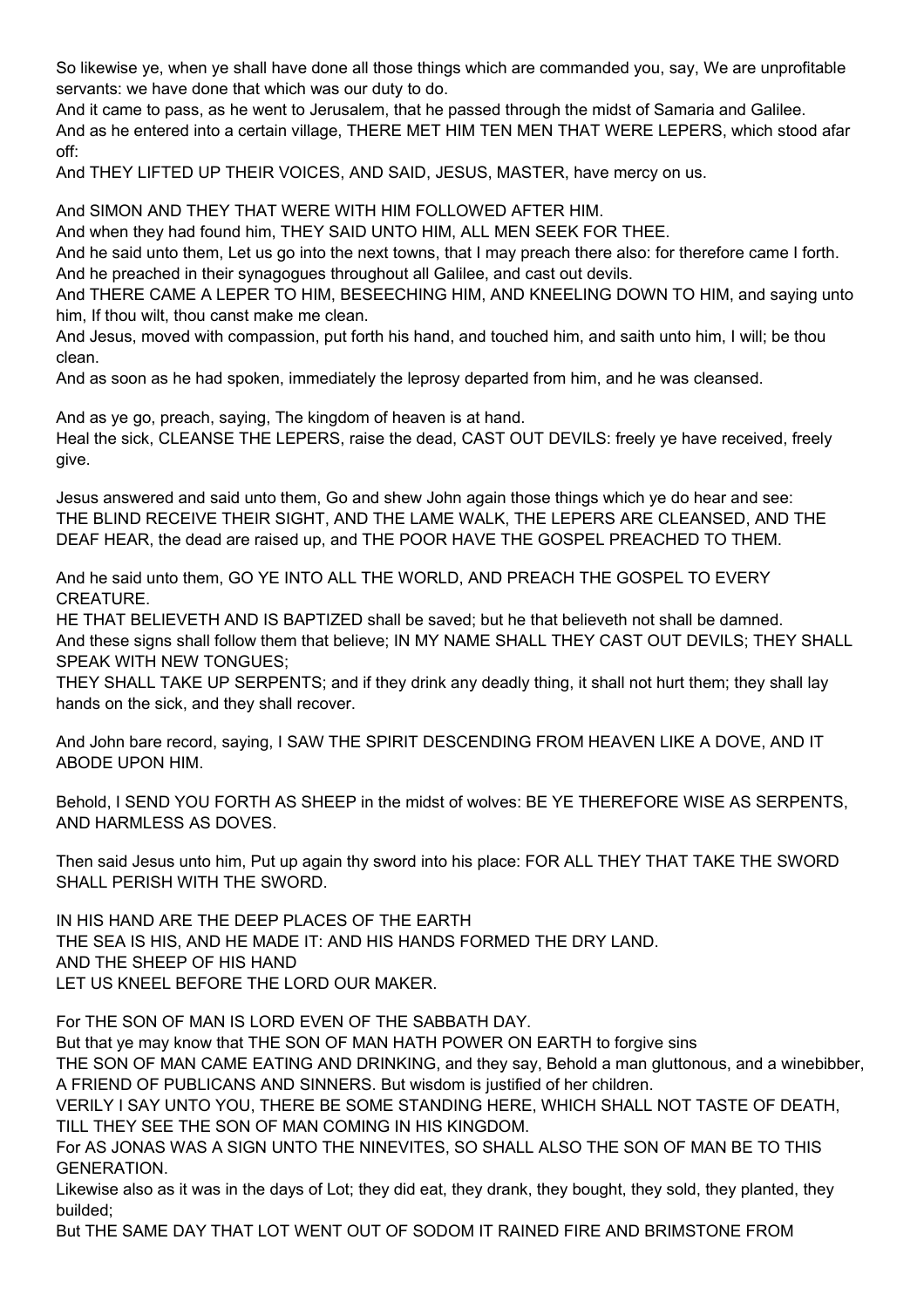HEAVEN, AND DESTROYED THEM ALL.

Even THUS SHALL IT BE IN THE DAY WHEN THE SON OF MAN IS REVEALED.

Hereafter shall THE SON OF MAN SIT ON THE RIGHT HAND OF THE POWER OF GOD.

Then Jesus said unto them, VERILY, VERILY, I SAY UNTO YOU, EXCEPT YE EAT THE FLESH OF THE SON OF MAN, AND DRINK HIS BLOOD, YE HAVE NO LIFE IN YOU.

WHAT AND IF YE SHALL SEE THE SON OF MAN ASCEND UP WHERE HE WAS BEFORE?

THEY LIFTED UP THEIR VOICES, AND SAID, JESUS, MASTER THEY SAID UNTO HIM, ALL MEN SEEK FOR THEE. JESUS WAS IN BETHANY, IN THE HOUSE OF SIMON THE LEPER, SIMON AND THEY THAT WERE WITH HIM FOLLOWED AFTER HIM THERE MET HIM TEN MEN THAT WERE LEPERS THERE CAME A LEPER TO HIM, BESEECHING HIM, AND KNEELING DOWN TO HIM THE CENTURION SAW WHAT WAS DONE, HE GLORIFIED GOD, SAYING, CERTAINLY THIS WAS A RIGHTEOUS MAN. WHAT IS THY NAME? AND HE ANSWERED, SAYING, MY NAME IS LEGION: FOR WE ARE MANY COME TO JESUS, AND SEE HIM THAT WAS POSSESSED WITH THE DEVIL ALL THE DEVILS BESOUGHT HIM, SAYING, SEND US INTO THE SWINE, THAT WE MAY ENTER INTO THEM AND THE UNCLEAN SPIRITS WENT OUT, AND ENTERED INTO THE SWINE: AND THE HERD RAN VIOLENTLY DOWN A STEEP PLACE INTO THE SEA, AND WERE CHOKED IN THE SEA. I SEND YOU FORTH AS SHEEP HAD THE LEGION, SITTING, AND CLOTHED, AND IN HIS "RIGHT MIND" BUT WE HAVE THE MIND OF CHRIST.

BE YE THEREFORE WISE AS SERPENTS, AND HARMLESS AS DOVES.

VERILY I SAY UNTO THEE, TO DAY SHALT THOU BE WITH ME IN PARADISE

As it is written, FOR THY SAKE WE ARE KILLED ALL THE DAY LONG; WE ARE ACCOUNTED AS SHEEP FOR THE SLAUGHTER.

FOR ALL THEY THAT TAKE THE SWORD SHALL PERISH WITH THE SWORD.

Wherefore take unto you THE WHOLE ARMOUR OF GOD, that ye may be able to withstand in the evil day, and having done all, to stand.

Stand therefore, having your loins girt about with truth, and having on the breastplate of righteousness;

And your feet shod with the preparation of the gospel of peace;

Above all, taking the shield of faith, WHEREWITH YE SHALL BE ABLE TO QUENCH ALL THE FIERY DARTS OF THE WICKED.

And take the helmet of salvation, and THE SWORD OF THE SPIRIT, WHICH IS THE WORD OF GOD:

THEN SAID JOAB

AND TEN YOUNG MEN THAT BARE JOAB'S ARMOUR COMPASSED ABOUT AND SMOTE ABSALOM, AND SI FW HIM.

AND OF HIM AND OF ALL THE MEN THAT ARE WITH HIM, JOAB, THERE SHALL NOT BE LEFT SO MUCH AS ONE.

But DEBORAH REBEKAH'S NURSE DIED, AND SHE WAS BURIED BENEATH BETHEL UNDER AN OAK: and the name of it was called Allonbachuth.

AND THEY GAVE UNTO JACOB ALL THE STRANGE GODS WHICH WERE IN THEIR HAND, AND ALL THEIR EARRINGS WHICH WERE IN THEIR EARS; and JACOB HID THEM UNDER THE OAK WHICH WAS BY SHECHEM.

And they journeyed: and THE TERROR OF GOD WAS UPON THE CITIES that were round about them, and THEY DID NOT PURSUE AFTER THE SONS OF JACOB.

And Isaac answered and said unto Esau, Behold, I have made him thy lord, and all his brethren have I given to him for servants; and with corn and wine have I sustained him: and what shall I do now unto thee, my son? And Esau said unto his father, Hast thou but one blessing, my father? bless me, even me also, O my father. And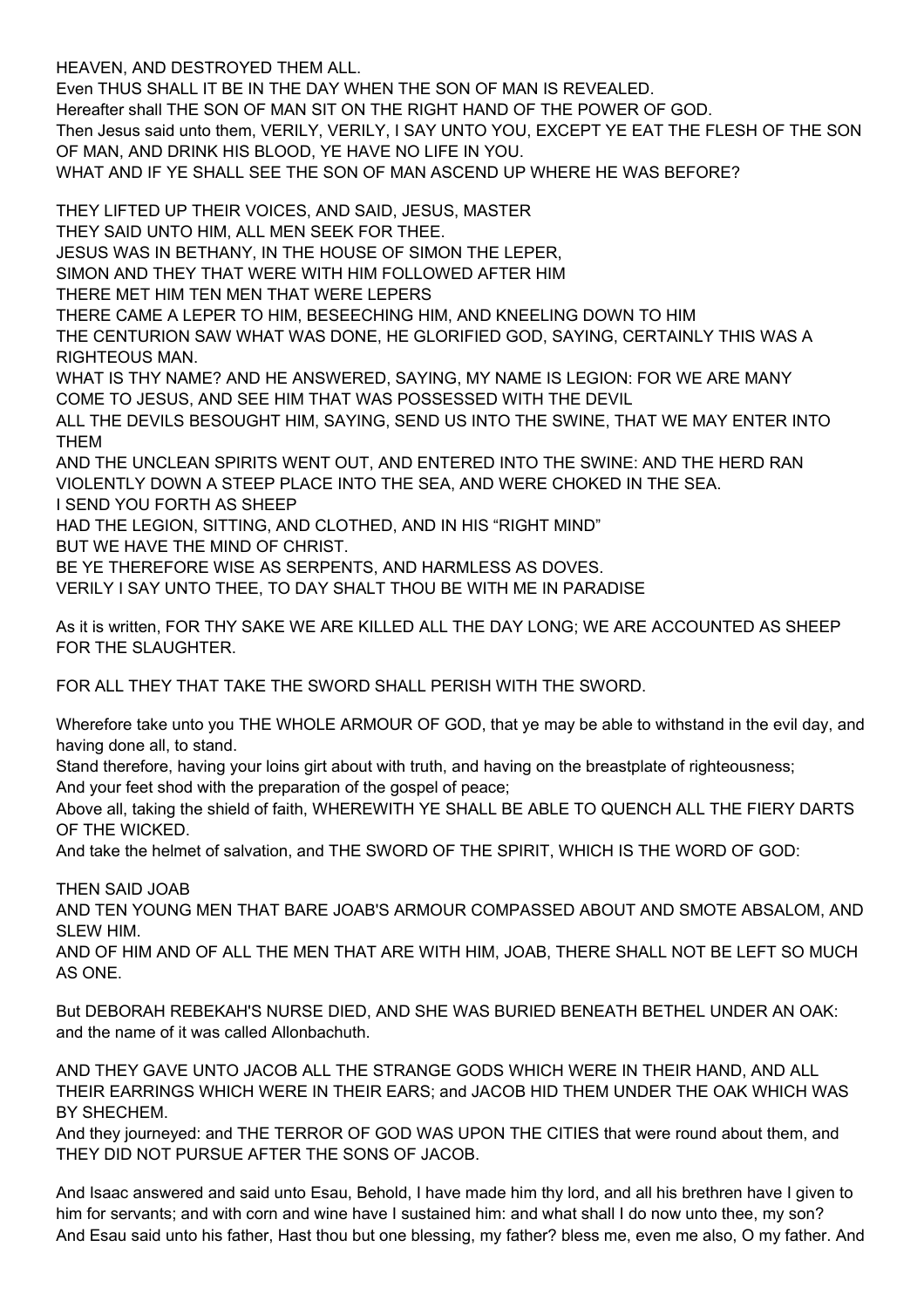Esau lifted up his voice, and wept.

And Isaac his father answered and said unto him, BEHOLD, THY DWELLING SHALL BE THE FATNESS OF THE EARTH, AND OF THE DEW OF HEAVEN FROM ABOVE;

AND BY THY SWORD SHALT THOU LIVE, AND SHALT SERVE THY BROTHER; AND IT SHALL COME TO PASS WHEN THOU SHALT HAVE THE DOMINION, THAT THOU SHALT BREAK HIS YOKE FROM OFF THY NECK.

And Esau hated Jacob because of the blessing wherewith his father blessed him: AND ESAU SAID IN HIS HEART, THE DAYS OF MOURNING FOR MY FATHER ARE AT HAND; THEN WILL I SLAY MY BROTHER JACOB.

And THESE WORDS OF ESAU HER ELDER SON WERE TOLD TO REBEKAH: and she sent and called Jacob her younger son, and said unto him, BEHOLD, THY BROTHER ESAU, AS TOUCHING THEE, DOTH COMFORT HIMSELF, PURPOSING TO KILL THEE.

THE DAYS OF MOURNING FOR MY FATHER ARE AT HAND; THEN WILL I SLAY MY BROTHER JACOB DAVID SAID UNTO HIS SERVANTS, Is the child dead? And they said, HE, DAVID, IS DEAD.

And JACOB VOWED A VOW, SAYING, IF GOD WILL BE WITH ME, AND WILL KEEP ME IN THIS WAY THAT I GO, and will give me bread to eat, and raiment to put on,

SO THAT I COME AGAIN TO MY FATHER'S HOUSE IN PEACE; then shall the Lord be my God: And this stone, which I have set for a pillar, shall be God's house: and OF ALL THAT THOU SHALT GIVE ME I WILL SURELY GIVE THE TENTH UNTO THEE.

And the messengers returned to Jacob, saying, WE CAME TO THY BROTHER ESAU, AND ALSO HE COMETH TO MEET THEE, AND FOUR HUNDRED MEN WITH HIM.

THEN JACOB WAS GREATLY AFRAID AND DISTRESSED: and he divided the people that was with him, and the flocks, and herds, and the camels, into two bands;

And said, If Esau come to the one company, and smite it, then the other company which is left shall escape. And Jacob said, O God of my father Abraham, and God of my father Isaac, the Lord which saidst unto me, Return unto thy country, and to thy kindred, and I will deal well with thee:

I am not worthy of the least of all the mercies, and of all the truth, which thou hast shewed unto thy servant; for with my staff I passed over this Jordan; and now I am become two bands.

DELIVER ME, I PRAY THEE, FROM THE HAND OF MY BROTHER, FROM THE HAND OF ESAU: FOR I FEAR HIM, LEST HE WILL COME AND SMITE ME, AND THE MOTHER WITH THE CHILDREN. And thou saidst, I will surely do thee good, and make thy seed as the sand of the sea, which cannot be numbered for multitude.

David therefore besought God for the child; and David fasted, and went in, and lay all night upon the earth. And the elders of his house arose, and went to him, to raise him up from the earth: but he would not, neither did he eat bread with them.

And it came to pass on the seventh day, that the child died. And the servants of David feared to tell him that the child was dead: for they said, BEHOLD, WHILE THE CHILD WAS YET ALIVE, WE SPAKE UNTO HIM, AND HE WOULD NOT HEARKEN UNTO OUR VOICE: HOW WILL HE THEN VEX HIMSELF, IF WE TELL HIM THAT THE CHILD IS DEAD?

But when David saw that his servants whispered, DAVID PERCEIVED THAT THE CHILD WAS DEAD: THEREFORE DAVID SAID UNTO HIS SERVANTS, IS THE CHILD DEAD? AND THEY SAID, HE IS DEAD. Then David arose from the earth, and washed, and anointed himself, and changed his apparel, and came into the house of the Lord, and worshipped: then he came to his own house; and when he required, they set bread before him, and he did eat.

Then said his servants unto him, What thing is this that thou hast done? thou didst fast and weep for the child, while it was alive; but when the child was dead, thou didst rise and eat bread.

And he said, While the child was yet alive, I fasted and wept: for I said, Who can tell whether God will be gracious to me, that the child may live?

BUT NOW HE IS DEAD, WHEREFORE SHOULD I FAST? CAN I BRING HIM BACK AGAIN? I SHALL GO TO HIM, BUT HE SHALL NOT RETURN TO ME.

There shall not any man be able to stand before thee all the days of thy life: AS I WAS WITH MOSES, SO I WILL BE WITH THEE: I WILL NOT FAIL THEE, NOR FORSAKE THEE.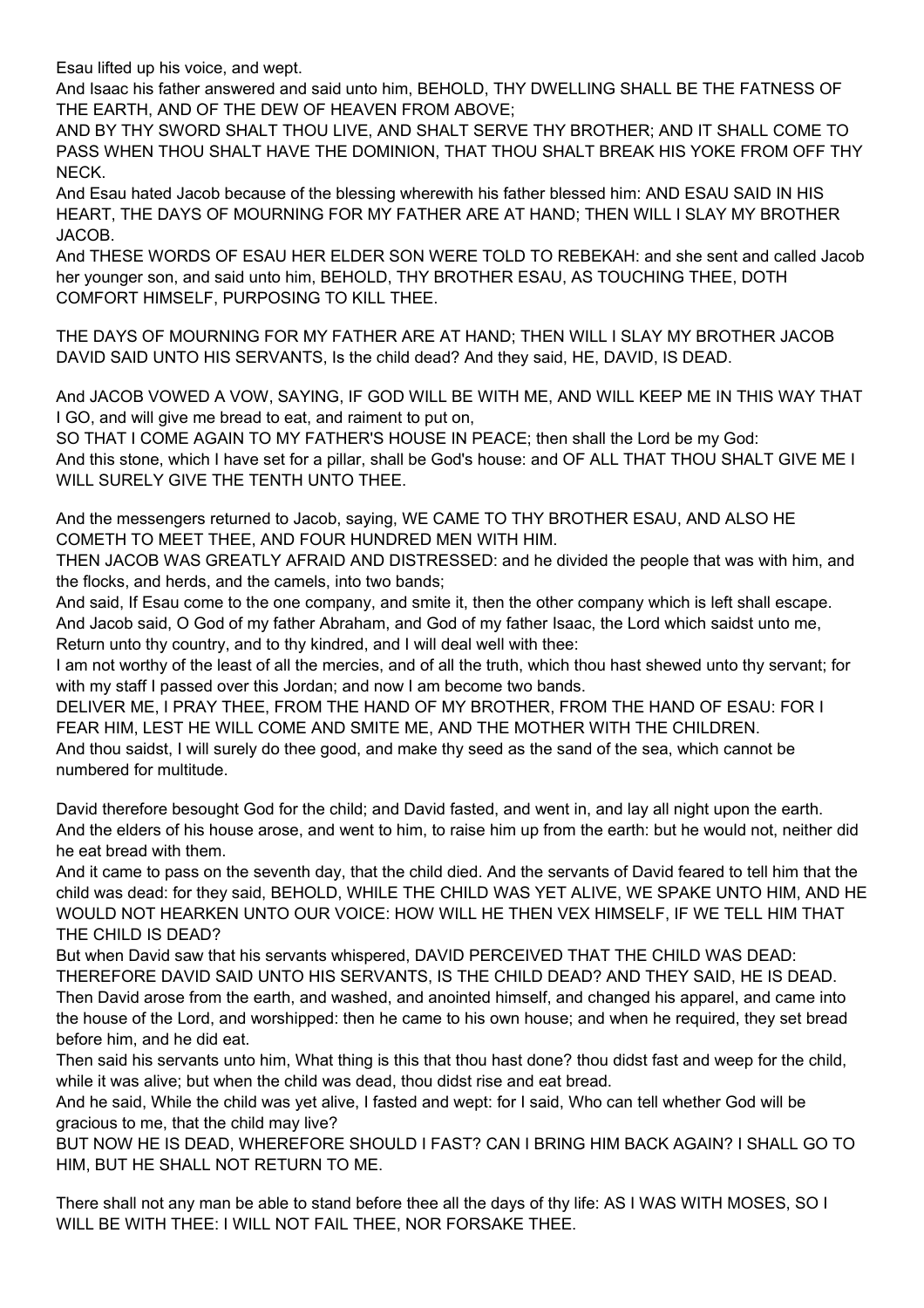For, said Hushai, thou knowest thy father and his men, that they be mighty men, and they be chafed in their minds, as a bear robbed of her whelps in the field: and thy father is a man of war, and will not lodge with the people.

Behold, he is hid now in some pit, or in some other place: and it will come to pass, when some of them be overthrown at the first, that whosoever heareth it will say, THERE IS A SLAUGHTER AMONG THE PEOPLE THAT FOLLOW ABSALOM.

And he also that is valiant, whose heart is as the heart of a lion, shall utterly melt: for all Israel knoweth that thy father is a mighty man, and they which be with him are valiant men.

THEREFORE I COUNSEL THAT ALL ISRAEL BE GENERALLY GATHERED UNTO THEE, FROM DAN EVEN TO BEERSHEBA, AS THE SAND THAT IS BY THE SEA FOR MULTITUDE; and that thou go to battle in thine own person.

So shall we come upon him in some place where he shall be found, and we will light upon him as the dew falleth on the ground: AND OF HIM AND OF ALL THE MEN THAT ARE WITH HIM THERE SHALL NOT BE LEFT SO MUCH AS ONE.

Where the people of Israel were slain before the servants of David, and there was there a great slaughter that day of twenty thousand men.

FOR THE BATTLE WAS THERE SCATTERED OVER THE FACE OF ALL THE COUNTRY: AND THE WOOD DEVOURED MORE PEOPLE THAT DAY THAN THE SWORD DEVOURED.

And Absalom met the servants of David. And Absalom rode upon a mule, and the mule went under the THICK BOUGHS OF A GREAT OAK, AND HIS HEAD CAUGHT HOLD OF THE OAK, AND HE WAS TAKEN UP BETWEEN THE HEAVEN AND THE EARTH; and the mule that was under him went away. And a certain man saw it, and told Joab, and said, BEHOLD, I SAW ABSALOM HANGED IN AN OAK.

THEN SAID JOAB, I may not tarry thus with thee. AND HE TOOK THREE DARTS IN HIS HAND, AND THRUST THEM THROUGH THE HEART OF ABSALOM, while he was yet alive in the midst of the oak. AND TEN YOUNG MEN THAT BARE JOAB'S ARMOUR COMPASSED ABOUT AND SMOTE ABSALOM, AND

SLEW HIM. And Joab blew the trumpet, and the people returned from pursuing after Israel: for Joab held back the people.

AND THEY TOOK ABSALOM, AND CAST HIM INTO A GREAT PIT IN THE WOOD, AND LAID A VERY GREAT HEAP OF STONES UPON HIM: and all Israel fled every one to his tent.

Now Absalom in his lifetime had taken and reared up for himself a pillar, which is in the king's dale: for he said, I have no son to keep my name in remembrance: and he called the pillar after his own name: and it is called unto this day, Absalom's place.

THEN SAID JOAB

AND TEN YOUNG MEN THAT BARE JOAB'S ARMOUR COMPASSED ABOUT AND SMOTE ABSALOM, AND SLEW HIM.

AND OF HIM AND OF ALL THE MEN THAT ARE WITH HIM, JOAB, THERE SHALL NOT BE LEFT SO MUCH AS ONE.

After these things did KING AHASUERUS PROMOTE HAMAN THE SON OF HAMMEDATHA THE AGAGITE, AND ADVANCED HIM, AND SET HIS SEAT ABOVE ALL THE PRINCES THAT WERE WITH HIM. And ALL THE KING'S SERVANTS, THAT WERE IN THE KING'S GATE, BOWED, AND REVERENCED HAMAN: FOR THE KING HAD SO COMMANDED CONCERNING HIM. BUT MORDECAI BOWED NOT, NOR DID HIM REVERENCE.

Then the king's servants, which were in the king's gate, said unto Mordecai, WHY TRANSGRESSEST THOU THE KING'S COMMANDMENT?

Now it came to pass, when they spake daily unto him, and he hearkened not unto them, that THEY TOLD HAMAN, TO SEE WHETHER MORDECAI'S MATTERS WOULD STAND: FOR HE HAD TOLD THEM THAT HE WAS A JEW.

And WHEN HAMAN SAW THAT MORDECAI BOWED NOT, NOR DID HIM REVERENCE, THEN WAS HAMAN FULL OF WRATH.

And he thought scorn to lay hands on Mordecai alone; for they had shewed him the people of Mordecai: WHEREFORE HAMAN SOUGHT TO DESTROY ALL THE JEWS THAT WERE THROUGHOUT THE WHOLE KINGDOM OF AHASUERUS, """EVEN THE PEOPLE OF MORDECAI."""

In the first month, that is, the month Nisan, in THE TWELFTH YEAR of king Ahasuerus, they cast Pur, that is,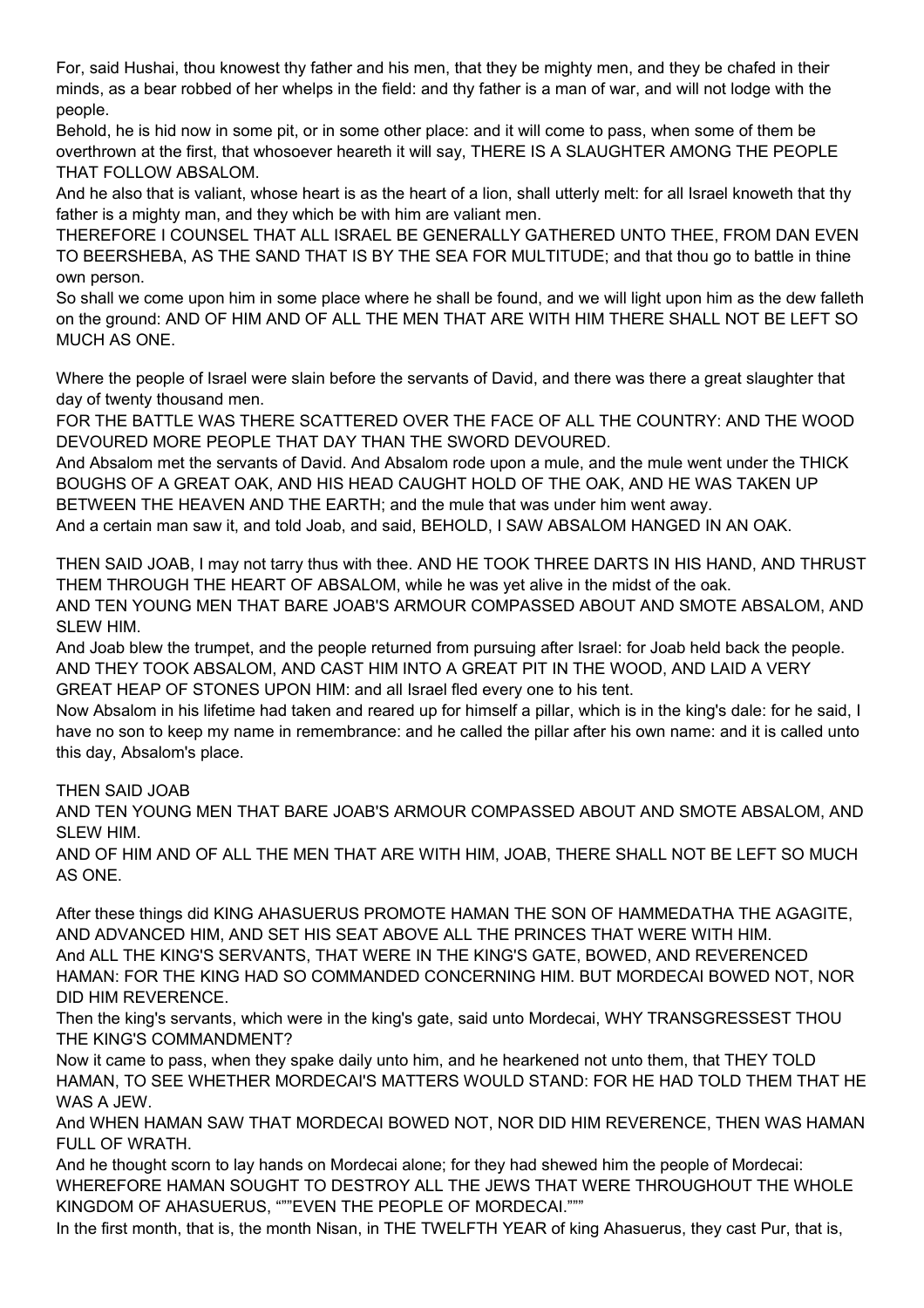the lot, before Haman from day to day, and from month to month, to THE TWELFTH MONTH, that is, the month Adar.

THE TEN SONS OF HAMAN THE SON OF HAMMEDATHA, THE ENEMY OF THE JEWS, slew they; but on the spoil laid they not their hand.

On that day the number of those that were slain in Shushan the palace was brought before the king. And the king said unto Esther the queen, The Jews have slain and destroyed five hundred men in Shushan the palace, and THE TEN SONS OF HAMAN; WHAT HAVE THEY DONE IN THE REST OF THE KING'S PROVINCES? NOW WHAT IS THY PETITION? AND IT SHALL BE GRANTED THEE: OR WHAT IS THY REQUEST FURTHER? AND IT SHALL BE DONE.

Then said Esther, If it please the king, let it be granted to the Jews which are in Shushan to do to morrow also according unto this day's decree, AND LET HAMAN'S TEN SONS BE HANGED UPON THE GALLOWS. And THE KING COMMANDED IT SO TO BE DONE: AND THE DECREE WAS GIVEN AT SHUSHAN; AND THEY HANGED HAMAN'S TEN SONS.

For the Jews that were in Shushan gathered themselves together on the fourteenth day also of the month Adar, and slew three hundred men at Shushan; but on the prey they laid not their hand.

But the other JEWS THAT WERE IN THE KING'S PROVINCES GATHERED THEMSELVES TOGETHER, AND STOOD FOR THEIR LIVES, AND HAD REST FROM THEIR ENEMIES, AND SLEW OF THEIR FOES SEVENTY AND FIVE THOUSAND, BUT THEY LAID NOT THEIR HANDS ON THE PREY,

Now in the twelfth month, that is, the month Adar, on the thirteenth day of the same, when THE KING'S COMMANDMENT AND HIS DECREE DREW NEAR TO BE PUT IN EXECUTION, IN THE DAY THAT THE ENEMIES OF THE JEWS HOPED TO HAVE POWER OVER THEM, (THOUGH IT WAS TURNED TO THE CONTRARY, THAT THE JEWS HAD RULE OVER THEM THAT HATED THEM;)

THE JEWS GATHERED THEMSELVES TOGETHER in their cities throughout all the provinces of the king Ahasuerus, to lay hand on such as sought their hurt: AND NO MAN COULD WITHSTAND THEM; FOR THE FEAR OF THEM FELL UPON ALL PEOPLE.

And all the rulers of the provinces, and the lieutenants, and the deputies, and officers of the king, helped the Jews; BECAUSE THE FEAR OF MORDECAI FELL UPON THEM.

FOR MORDECAI WAS GREAT IN THE KING'S HOUSE, AND HIS FAME WENT OUT THROUGHOUT ALL THE PROVINCES: FOR THIS MAN MORDECAI WAXED GREATER AND GREATER.

THUS THE JEWS SMOTE ALL THEIR ENEMIES WITH THE STROKE OF THE SWORD, AND SLAUGHTER, AND DESTRUCTION, AND DID WHAT THEY WOULD UNTO THOSE THAT HATED THEM.

**POSTED BY: KINGHAZ | OCTOBER 19, 2008 7:28 AM [REPORT OFFENSIVE COMMENT](mailto:blogs@washingtonpost.com?subject=On%20Faith%20Panelists%20Blog%20%20%7C%20%20kinghaz%20%20%7C%20%20The%20Economy%20and%20the%20Campaign:%20The%20Death%20of%20False%20Gods%20%20%7C%20%204553135&body=%0D%0D%0D%0D%0D================%0D?__mode=view%26_type=comment%26id=4553135%26blog_id=618)**

\*a la Monty Python, sing it with me:\*

Spam, spam, spam, spam, spam, spam, spam spam.....

**POSTED BY: PAGANPLACE | OCTOBER 18, 2008 11:11 PM [REPORT OFFENSIVE COMMENT](mailto:blogs@washingtonpost.com?subject=On%20Faith%20Panelists%20Blog%20%20%7C%20%20Paganplace%20%20%7C%20%20The%20Economy%20and%20the%20Campaign:%20The%20Death%20of%20False%20Gods%20%20%7C%20%204553078&body=%0D%0D%0D%0D%0D================%0D?__mode=view%26_type=comment%26id=4553078%26blog_id=618)**

## A PLUMBLINE IN HIS HAND

And Saul answered and said, Am not I A BENJAMITE, OF THE SMALLEST OF THE TRIBES OF ISRAEL? and MY FAMILY THE LEAST OF ALL THE FAMILIES OF THE TRIBE OF BENJAMIN? WHEREFORE THEN SPEAKEST THOU SO TO ME?

And Samuel took Saul and his servant, and brought them into the parlour, and MADE THEM SIT IN THE CHIEFEST PLACE AMONG THEM THAT WERE BIDDEN, WHICH WERE ABOUT THIRTY PERSONS. And Samuel said unto the cook, BRING THE PORTION WHICH I GAVE THEE, OF WHICH I SAID UNTO THEE, SET IT BY THEE.

THIRTY PERSONS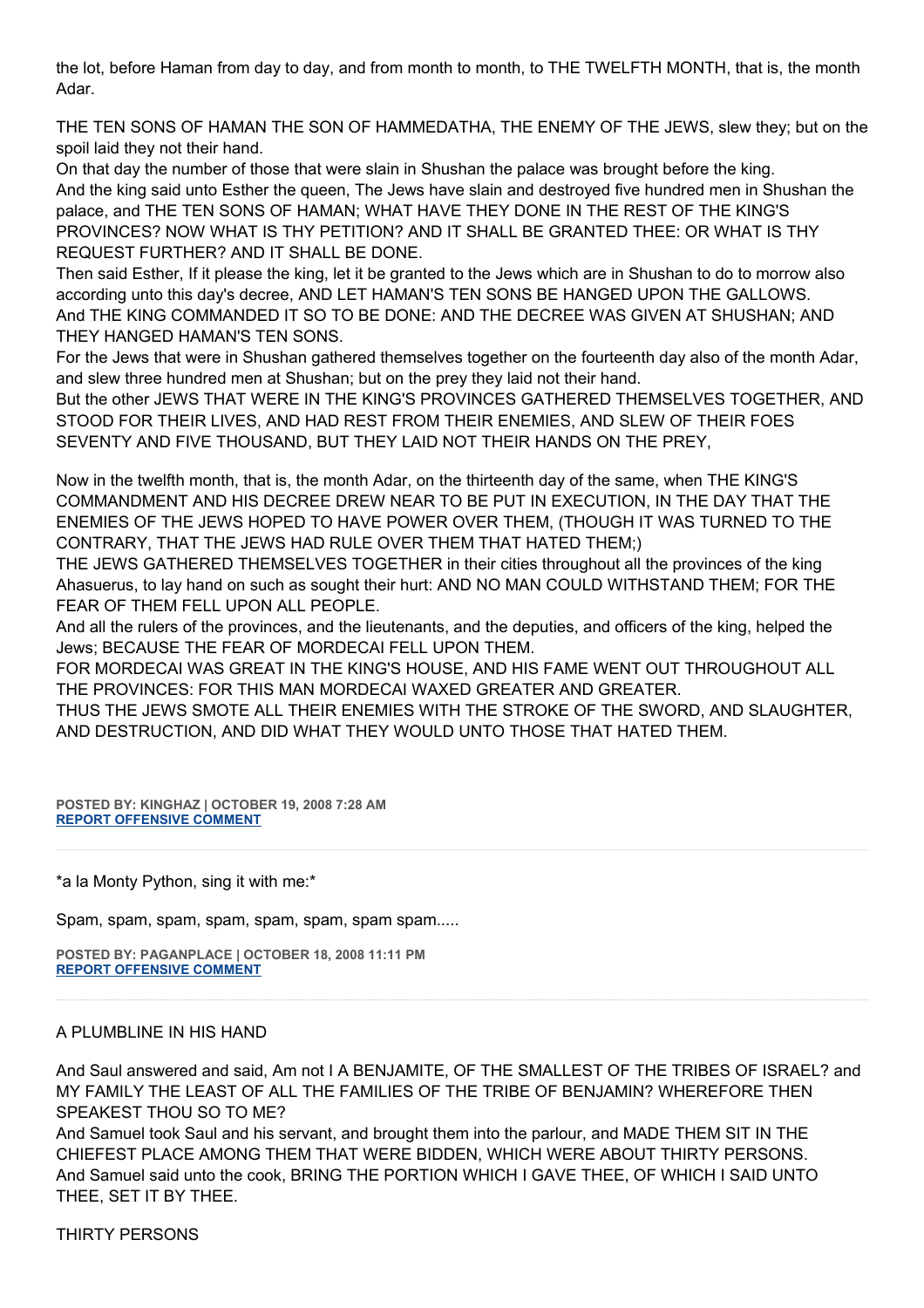To every thing there is a season, and a time to every purpose under the heaven:

A time to be born, and a time to die; a time to plant, and a time to pluck up that which is planted; 4

A time to kill, and a time to heal; a time to break down, and a time to build up; 4

A time to weep, and a time to laugh; a time to mourn, and a time to dance; 4

A time to cast away stones, and a time to gather stones together; a time to embrace, and a time to refrain from embracing; 4

A time to get, and a time to lose; a time to keep, and a time to cast away; 4

A time to rend, and a time to sew; a time to keep silence, and a time to speak; 4

A time to love, and a time to hate; a time of war, and a time of peace. 4

And it came to pass, as her soul was in departing, (for she died) that SHE CALLED HIS NAME BENONI: BUT HIS FATHER CALLED HIM BENJAMIN.

BY WHOM SHALL JACOB ARISE? FOR HE IS SMALL.

I SAID, O LORD GOD, FORGIVE, I BESEECH THEE: BY WHOM SHALL JACOB ARISE? FOR HE IS SMALL. THEN SAID I, O LORD GOD, CEASE, I BESEECH THEE: BY WHOM SHALL JACOB ARISE? FOR HE IS SMALL.

Thus hath the Lord God shewed unto me; and, behold, he formed grasshoppers in the beginning of the shooting up of THE LATTER GROWTH; AND, LO, IT WAS THE LATTER GROWTH after the king's mowings. And it came to pass, that when they had made an end of eating the grass of the land, then I SAID, O LORD GOD, FORGIVE, I BESEECH THEE: BY WHOM SHALL JACOB ARISE? FOR HE IS SMALL. The Lord repented for this: It shall not be, saith the Lord.

THUS HATH THE LORD GOD SHEWED UNTO ME: and, behold, the Lord God called to contend by fire, and it devoured the great deep, and did eat up a part.

THEN SAID I, O LORD GOD, CEASE, I BESEECH THEE: BY WHOM SHALL JACOB ARISE? FOR HE IS SMALL.

The Lord repented for this: This also shall not be, saith the Lord God.

THUS HE SHEWED ME: AND, BEHOLD, THE LORD STOOD UPON A WALL MADE BY A PLUMBLINE, WITH A PLUMBLINE IN HIS HAND.

And the Lord said unto me, Amos, what seest thou? AND I SAID, A PLUMBLINE. THEN SAID THE LORD, BEHOLD, I WILL SET A PLUMBLINE IN THE MIDST OF MY PEOPLE ISRAEL: I WILL NOT AGAIN PASS BY THEM ANY MORE:

And the high places of Isaac shall be desolate, and the sanctuaries of Israel shall be laid waste; and I will rise against the house of Jeroboam with the sword.

Then Amaziah the priest of Bethel sent to Jeroboam king of Israel, saying, Amos hath conspired against thee in the midst of the house of Israel: THE LAND IS NOT ABLE TO BEAR ALL HIS WORDS.

**POSTED BY: KINGHAZ | OCTOBER 18, 2008 12:17 AM [REPORT OFFENSIVE COMMENT](mailto:blogs@washingtonpost.com?subject=On%20Faith%20Panelists%20Blog%20%20%7C%20%20kinghaz%20%20%7C%20%20The%20Economy%20and%20the%20Campaign:%20The%20Death%20of%20False%20Gods%20%20%7C%20%204552833&body=%0D%0D%0D%0D%0D================%0D?__mode=view%26_type=comment%26id=4552833%26blog_id=618)**

BLESSING, AND HONOUR, AND GLORY, AND POWER, BE UNTO HIM THAT SITTETH UPON THE THRONE

THEY SPAKE AND SAID TO THE KING NEBUCHADNEZZAR, O KING, LIVE FOR EVER. THOU, O KING, ART A KING OF KINGS: FOR THE GOD OF HEAVEN HATH GIVEN THEE A KINGDOM, POWER, AND STRENGTH, AND GLORY.

AND WHERESOEVER THE CHILDREN OF MEN DWELL, THE BEASTS OF THE FIELD AND THE FOWLS OF THE HEAVEN HATH HE GIVEN INTO THINE HAND, AND HATH MADE THEE RULER OVER THEM ALL. THOU ART THIS HEAD OF GOLD.

I CHARGE YOU, O DAUGHTERS OF JERUSALEM, IF YE FIND MY BELOVED, THAT YE TELL HIM, THAT I AM SICK OF LOVE.

What is thy beloved more than another beloved, O thou fairest among women? what is thy beloved more than another beloved, that thou dost so charge us?

MY BELOVED IS WHITE AND RUDDY, THE CHIEFEST AMONG TEN THOUSAND. HIS HEAD IS AS THE MOST FINE GOLD, his locks are bushy, and BLACK AS A RAVEN.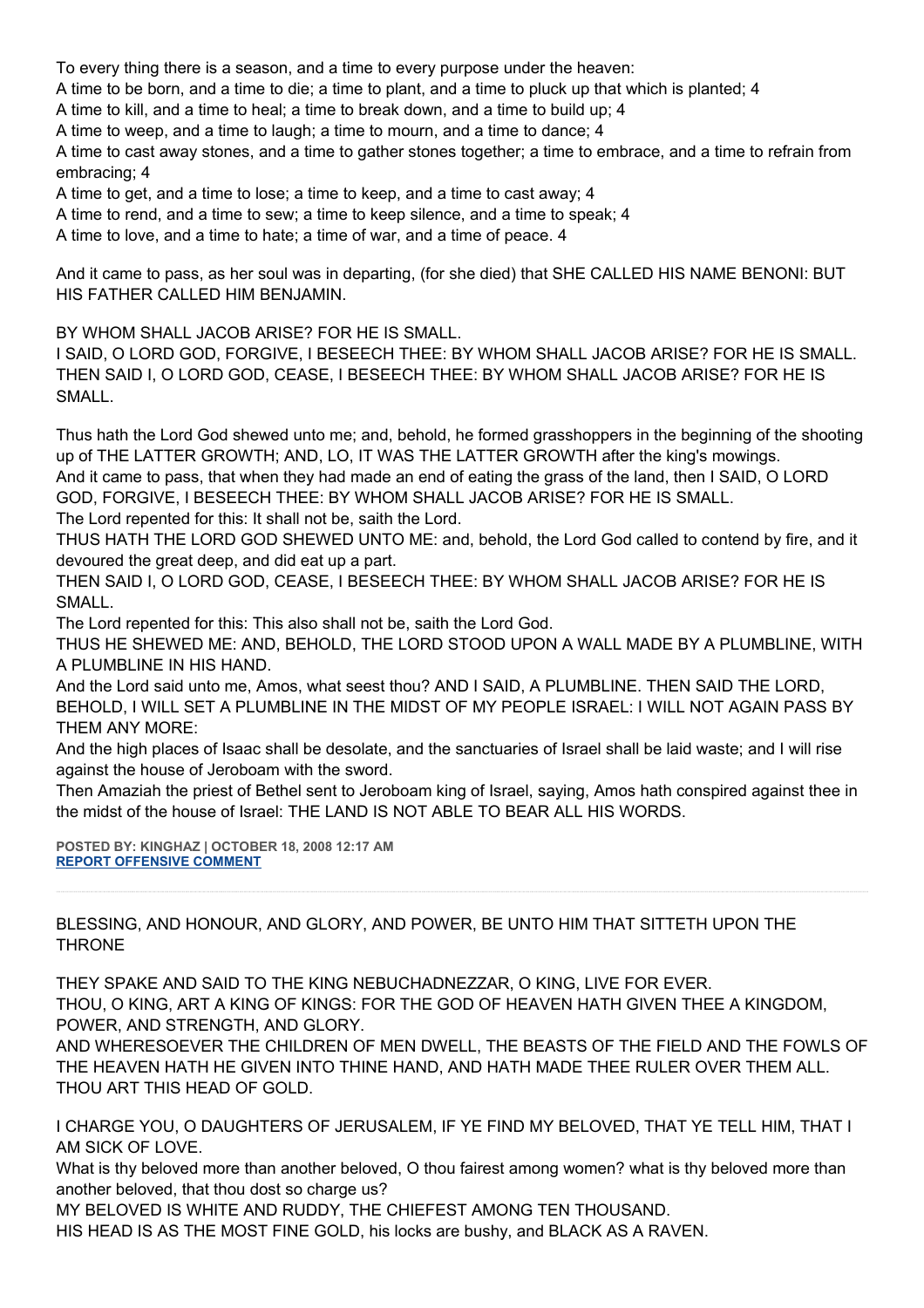HIS EYES ARE AS THE EYES OF DOVES by the rivers of waters, washed with milk, and fitly set.

His cheeks are as a bed of spices, as sweet flowers: his lips like lilies, dropping sweet smelling myrrh.

His hands are as gold rings set with the beryl: his belly is as bright ivory overlaid with sapphires.

His legs are as pillars of marble, set upon sockets of fine gold: his countenance is as Lebanon, excellent as the cedars.

His mouth is most sweet: yea, he is altogether lovely. This is my beloved, and this is my friend, O daughters of Jerusalem.

THOU, O KING, SAWEST, AND BEHOLD A GREAT IMAGE. THIS GREAT IMAGE, WHOSE BRIGHTNESS WAS EXCELLENT, STOOD BEFORE THEE; AND THE FORM THEREOF WAS TERRIBLE.

THIS IMAGE'S HEAD WAS OF FINE GOLD, his breast and his arms of silver, his belly and HIS THIGHS OF BRASS,

His legs of iron, his feet part of iron and part of clay.

Thou sawest till that a stone was cut out without hands, which smote the image upon his feet that were of iron and clay, and brake them to pieces.

Then was the iron, the clay, the brass, the silver, and the gold, broken to pieces together, and became like the chaff of the summer threshingfloors; and the wind carried them away, that no place was found for them: and the stone that smote the image became a great mountain, and filled the whole earth.

This is the dream; and we will tell the interpretation thereof before the king.

THOU, O KING, ART A KING OF KINGS: FOR THE GOD OF HEAVEN HATH GIVEN THEE A KINGDOM, POWER, AND STRENGTH, AND GLORY.

AND WHERESOEVER THE CHILDREN OF MEN DWELL, THE BEASTS OF THE FIELD AND THE FOWLS OF THE HEAVEN HATH HE GIVEN INTO THINE HAND, AND HATH MADE THEE RULER OVER THEM ALL. THOU ART THIS HEAD OF GOLD.

Then an herald cried aloud, To you it is commanded, O people, nations, and languages,

That at what time ye hear the sound of the cornet, flute, harp, sackbut, psaltery, dulcimer, and all kinds of musick, YE FALL DOWN AND WORSHIP THE GOLDEN IMAGE THAT NEBUCHADNEZZAR THE KING HATH SET UP:

AND WHOSO FALLETH NOT DOWN AND WORSHIPPETH SHALL THE SAME HOUR BE CAST INTO THE MIDST OF A BURNING FIERY FURNACE.

Therefore at that time, when all the people heard the sound of the cornet, flute, harp, sackbut, psaltery, and all kinds of musick, ALL THE PEOPLE, THE NATIONS, AND THE LANGUAGES, FELL DOWN AND WORSHIPPED THE GOLDEN IMAGE THAT NEBUCHADNEZZAR THE KING HAD SET UP. Wherefore at that time certain Chaldeans came near, and accused the Jews. THEY SPAKE AND SAID TO THE KING NEBUCHADNEZZAR, O KING, LIVE FOR EVER.

**POSTED BY: KINGHAZ | OCTOBER 18, 2008 12:04 AM [REPORT OFFENSIVE COMMENT](mailto:blogs@washingtonpost.com?subject=On%20Faith%20Panelists%20Blog%20%20%7C%20%20kinghaz%20%20%7C%20%20The%20Economy%20and%20the%20Campaign:%20The%20Death%20of%20False%20Gods%20%20%7C%20%204552826&body=%0D%0D%0D%0D%0D================%0D?__mode=view%26_type=comment%26id=4552826%26blog_id=618)**

Death of false Gods

And in all things that I have said unto you be circumspect: and MAKE NO MENTION OF THE NAME OF OTHER GODS, NEITHER LET IT BE HEARD OUT OF THY MOUTH.

FOR I WILL GIVE YOU A MOUTH AND WISDOM, which all your adversaries shall not be able to gainsay nor resist.

After all this, when Josiah had prepared the temple, Necho king of Egypt came up to fight against Carchemish by Euphrates: and Josiah went out against him.

But he sent ambassadors to him, saying, What have I to do with thee, thou king of Judah? I COME NOT AGAINST THEE THIS DAY, BUT AGAINST THE HOUSE WHEREWITH I HAVE WAR: for God commanded me to make haste: forbear thee from meddling with God, who is with me, THAT HE DESTROY THEE NOT. Nevertheless Josiah would not turn his face from him, but disguised himself, that he might fight with him, and hearkened not unto THE WORDS OF NECHO FROM THE MOUTH OF GOD, and came to fight in the valley of Megiddo.

And the archers shot at king Josiah; and the king said to his servants, Have me away; for I am sore wounded.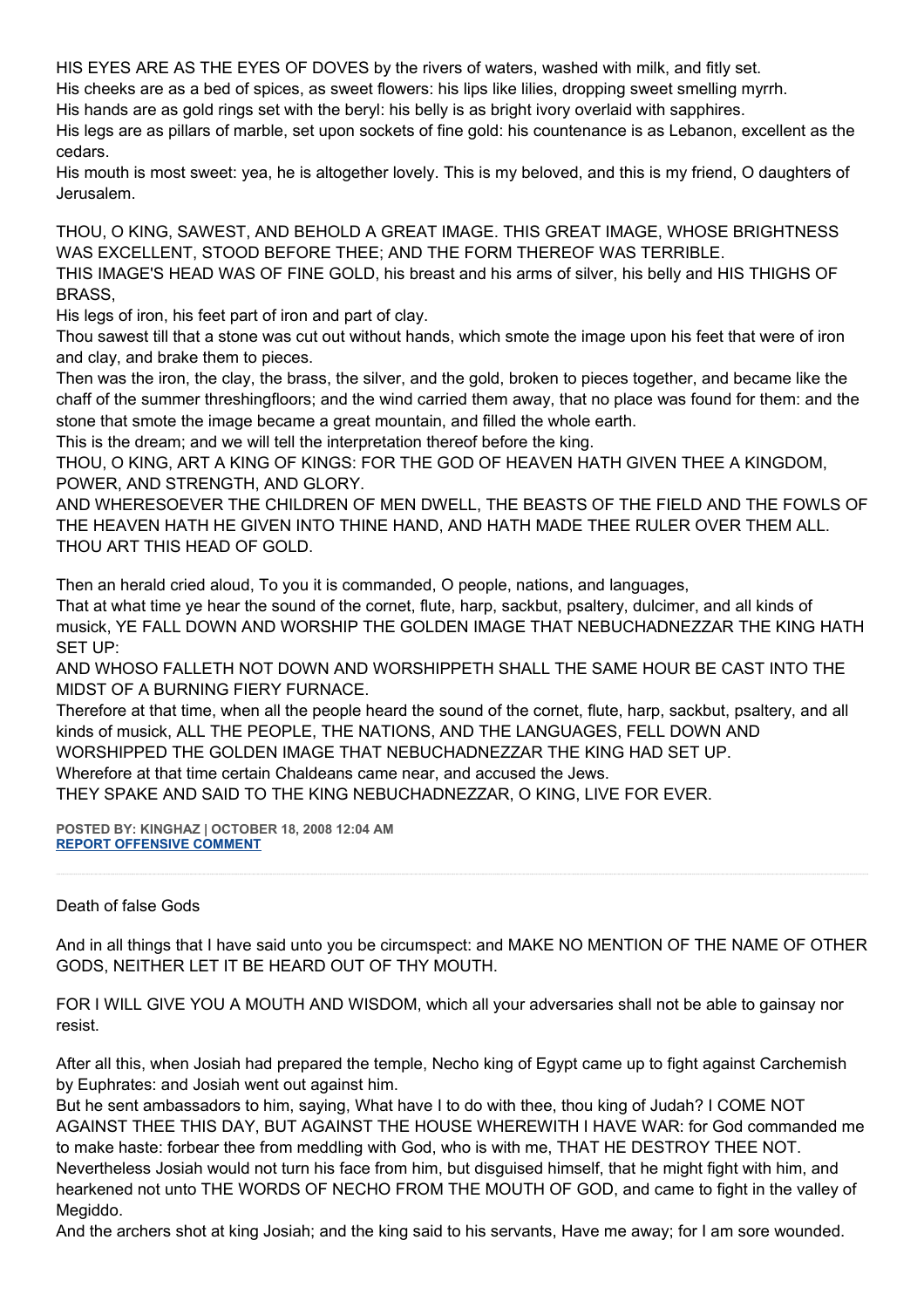His servants therefore took him out of that chariot, and put him in the second chariot that he had; and they brought him to Jerusalem, and he died, and was buried in one of the sepulchres of his fathers. And all Judah and Jerusalem mourned for Josiah.

And Jeremiah lamented for Josiah: and all the singing men and the singing women spake of Josiah in their lamentations to this day, and made them an ordinance in Israel: and, behold, they are written in the lamentations.

Now the rest of the acts of Josiah, and his goodness, according to that which was written in the law of the Lord, And his deeds, first and last, behold, they are written in the book of the kings of Israel and Judah.

Then was Jesus led up of the Spirit into the wilderness to be tempted of the devil.

And when he had fasted forty days and forty nights, he was afterward an hungred.

And when the tempter came to him, he said, If thou be the Son of God, command that these stones be made bread.

But he answered and said, It is written, MAN SHALL NOT LIVE BY BREAD ALONE, BUT BY EVERY WORD THAT PROCEEDETH OUT OF THE MOUTH OF GOD.

O generation of vipers, HOW CAN YE, BEING EVIL, SPEAK GOOD THINGS? FOR OUT OF THE ABUNDANCE OF THE HEART THE MOUTH SPEAKETH.

A good man out of the good treasure of the heart bringeth forth good things: and AN EVIL MAN OUT OF THE EVIL TREASURE BRINGETH FORTH EVIL THINGS.

But I say unto you, THAT EVERY IDLE WORD THAT MEN SHALL SPEAK, THEY SHALL GIVE ACCOUNT THEREOF IN THE DAY OF JUDGMENT.

FOR I WILL GIVE YOU A MOUTH AND WISDOM, which all your adversaries shall not be able to gainsay nor resist.

And YE SHALL BE BETRAYED BOTH BY PARENTS, AND BRETHREN, AND KINSFOLKS, AND FRIENDS; AND SOME OF YOU SHALL THEY CAUSE TO BE PUT TO DEATH.

If any man have an ear, let him hear.

He that leadeth into captivity shall go into captivity: he that killeth with the sword must be killed with the sword. Here is the patience and the faith of the saints.

And I BEHELD ANOTHER BEAST COMING UP OUT OF THE EARTH; AND HE HAD TWO HORNS LIKE A LAMB, AND HE SPAKE AS A DRAGON.

And he exerciseth all the power of the first beast before him, and causeth the earth and them which dwell therein to worship THE FIRST BEAST, WHOSE DEADLY WOUND WAS HEALED.

And he doeth great wonders, so that he maketh fire come down from heaven on the earth in the sight of men, AND DECEIVETH THEM THAT DWELL ON THE EARTH BY THE MEANS OF THOSE MIRACLES WHICH HE HAD POWER TO DO in the sight of the beast; saying to them that dwell on the earth, THAT THEY SHOULD MAKE AN IMAGE TO THE BEAST, WHICH HAD THE WOUND BY A SWORD, AND DID LIVE.

And he had power to give life unto the image of the beast, that the image of the beast should both speak, and cause that as many as would not worship the image of the beast should be killed.

And he causeth all, both small and great, rich and poor, free and bond, to receive a mark in their right hand, or in their foreheads:

And that no man might buy or sell, save he that had the mark, or the name of the beast, or the number of his name.

HERE IS WISDOM. LET HIM THAT HATH UNDERSTANDING COUNT THE NUMBER OF THE BEAST: FOR IT IS THE NUMBER OF A MAN; and his number is Six hundred threescore and six.

And there was again a battle in Gob with the Philistines, where Elhanan the son of Jaareoregim, a Bethlehemite, slew THE BROTHER OF GOLIATH THE GITTITE, the staff of whose spear was like a weaver's beam. And there was yet a battle in Gath, where was a man of great stature, that had ON EVERY HAND SIX FINGERS, and ON EVERY FOOT SIX TOES, FOUR AND TWENTY in number; and HE ALSO WAS BORN TO THE GIANT.

And when he defied Israel, Jonathan the son of Shimea the brother of David slew him.

THESE FOUR WERE BORN TO THE GIANT IN GATH, and fell by the hand of David, and by the hand of his servants.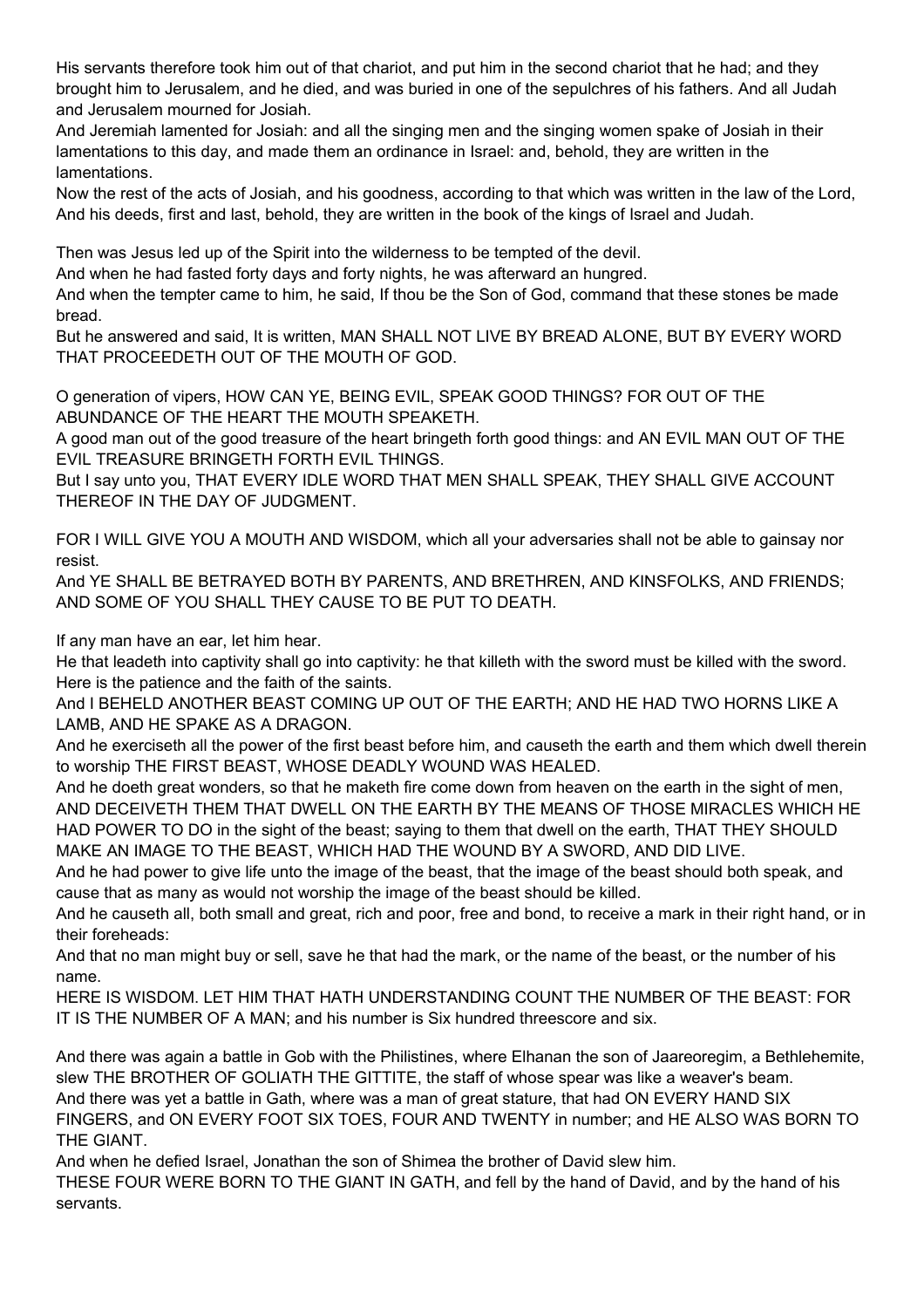And THE FOUR BEASTS SAID, AMEN. And THE FOUR AND TWENTY ELDERS FELL DOWN AND WORSHIPPED HIM THAT LIVETH FOR EVER AND EVER.

WORTHY IS THE LAMB THAT WAS SLAIN TO RECEIVE POWER AND RICHES every creature which is in heaven, and on the earth, and under the earth, and such as are in the sea BLESSING, AND HONOUR, AND GLORY, AND POWER, BE UNTO HIM THAT SITTETH UPON THE **THRONE** 

AND UNTO THE LAMB FOR EVER AND EVER

THE FOUR AND TWENTY ELDERS FELL DOWN AND WORSHIPPED HIM

Now the weight of gold that came to SOLOMON IN ONE YEAR WAS SIX HUNDRED THREESCORE AND SIX talents of gold,

Then THE WORD OF THE LORD CAME UNTO ME, saying,

Before I FORMED THEE IN THE BELLY I KNEW THEE; and BEFORE THOU CAMEST FORTH OUT OF THE WOMB I SANCTIFIED THEE, and I ORDAINED THEE A PROPHET UNTO THE NATIONS.

My substance was not hid from thee, when I WAS MADE IN SECRET, and curiously wrought in the lowest parts of the earth.

If I say, Surely the darkness shall cover me; even the night shall be light about me.

Yea, the darkness hideth not from thee; but the night shineth as the day: the darkness and the light are both alike to thee.

FOR THOU HAST POSSESSED MY REINS: THOU HAST COVERED ME IN MY MOTHER'S WOMB. I will praise thee; for I am fearfully and wonderfully made: marvellous are thy works; and that my soul knoweth right well.

My substance was not hid from thee, when I WAS MADE IN SECRET, and curiously wrought in the lowest parts of the earth.

Thine eyes did see my substance, yet being unperfect; and IN THY BOOK ALL MY MEMBERS WERE WRITTEN, which in continuance were fashioned, when as yet there was none of them.

How precious also are thy thoughts unto me, O God! HOW GREAT IS THE SUM OF THEM!

IF I SHOULD COUNT THEM, THEY ARE MORE IN NUMBER THAN THE SAND: when I awake, I am still with thee.

And the Lord God caused a deep sleep to fall upon Adam, and he slept: and he took one of his ribs, and closed up the flesh instead thereof;

And the rib, which the LORD GOD HAD TAKEN FROM MAN, MADE HE A WOMAN, and brought her unto the man.

And Adam said, This is now bone of my bones, and flesh of my flesh: SHE SHALL BE CALLED WOMAN, BECAUSE SHE WAS TAKEN OUT OF MAN.

Therefore shall a man leave his father and his mother, and shall cleave unto his wife: and they shall be one flesh.

And THEY WERE BOTH NAKED, the man and his wife, AND WERE NOT ASHAMED.

And to Seth, to him also there was born a son; and HE CALLED HIS NAME ENOS: THEN BEGAN MEN TO CALL UPON THE NAME OF THE LORD.

There was a man in the land of Uz, whose name was JOB; AND THAT MAN WAS PERFECT AND UPRIGHT, and one that feared God, and eschewed evil.

And said, NAKED CAME I OUT OF MY MOTHER'S WOMB, AND NAKED SHALL I RETURN THITHER: the Lord gave, and the Lord hath taken away; BLESSED BE THE NAME OF THE LORD. Moreover Job continued his parable, and said,

As God liveth, who hath taken away my judgment; and THE ALMIGHTY, who hath vexed my soul;

All THE WHILE MY BREATH IS IN ME, AND THE SPIRIT OF GOD IS IN MY NOSTRILS;

SEE now that I, EVEN I, am he, and there is no god with me: I KILL, AND I MAKE ALIVE; I WOUND, AND I HEAL: NEITHER IS THERE ANY THAT CAN DELIVER OUT OF MY HAND. FOR I LIFT UP MY HAND TO HEAVEN, AND SAY, I LIVE FOR EVER.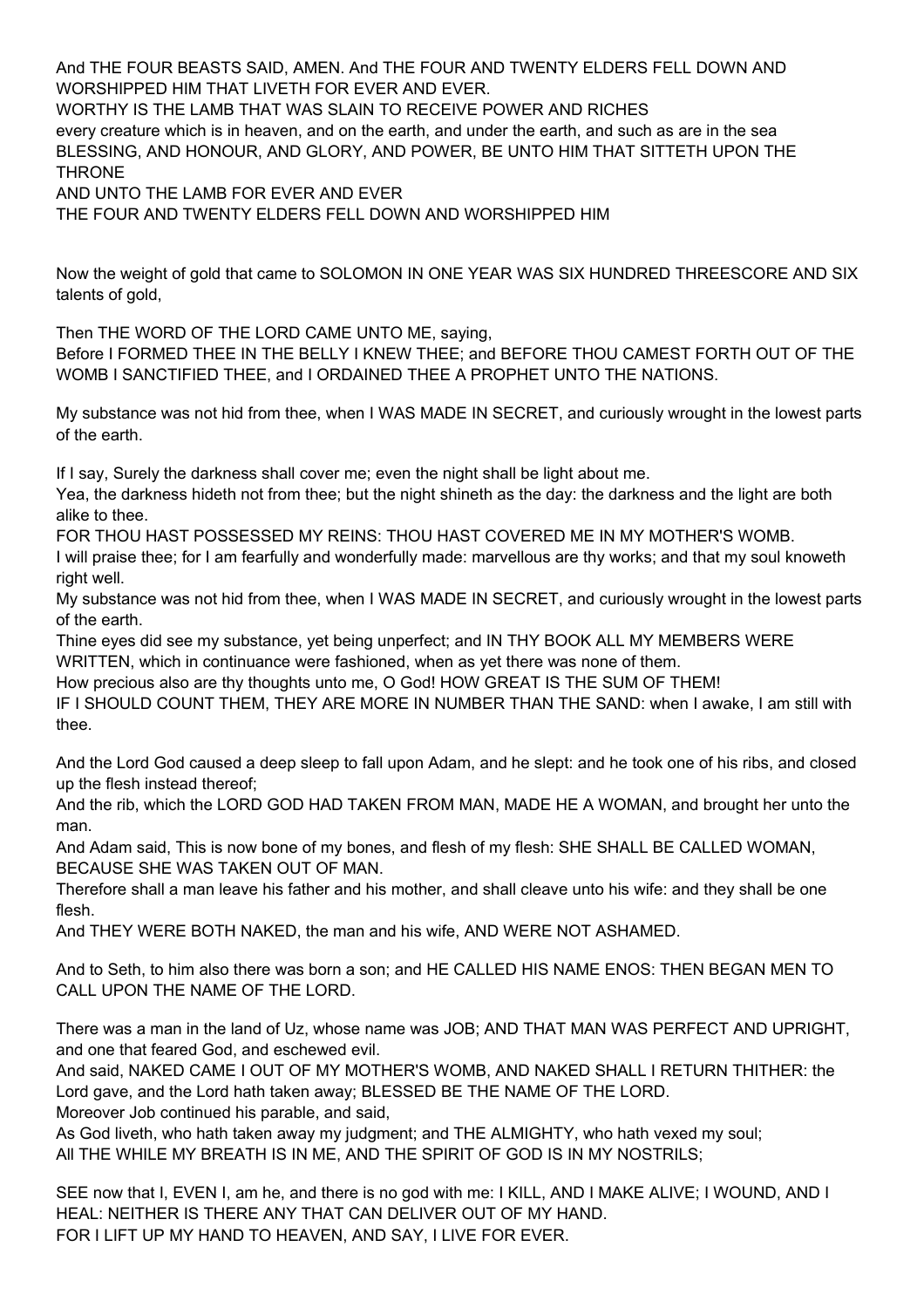IF I WHET MY GLITTERING SWORD, AND MINE HAND TAKE HOLD ON JUDGMENT; I WILL RENDER VENGEANCE TO MINE ENEMIES, AND WILL REWARD THEM THAT HATE ME.

And thou shalt say unto Pharaoh, Thus saith the Lord, ISRAEL IS MY SON, EVEN, MY FIRSTBORN:

SEE now that I, EVEN, I, ISRAEL IS MY SON, EVEN, MY FIRSTBORN: JOB; AND THAT MAN WAS PERFECT AND UPRIGHT, EVEN, NAKED CAME I OUT OF MY MOTHER'S **WOMB** THE ALMIGHTY All THE WHILE MY BREATH IS IN ME, AND THE SPIRIT OF GOD IS IN MY NOSTRILS

HE CALLED HIS NAME ENOS: THEN BEGAN MEN TO CALL UPON THE NAME OF THE LORD. BLESSED BE THE NAME OF THE LORD.

And THE LORD SAID UNTO ABRAM, after that Lot was separated from him, LIFT UP NOW THINE EYES, AND LOOK FROM THE PLACE WHERE THOU ART northward, and southward, and eastward, and westward: For all the land WHICH THOU SEEST, TO THEE WILL I GIVE IT, AND TO THY SEED FOR EVER.

And the men turned their faces from thence, and went toward Sodom: but ABRAHAM STOOD YET BEFORE THE LORD.

And THE LORD SAID, SHALL I HIDE FROM ABRAHAM THAT THING WHICH I DO; Seeing that ABRAHAM SHALL SURELY BECOME A GREAT AND MIGHTY NATION, and all the nations of the earth shall be blessed in him?

FOR I KNOW HIM, that HE WILL COMMAND HIS CHILDREN AND HIS HOUSEHOLD AFTER HIM, and THEY SHALL KEEP THE WAY OF THE LORD, to DO JUSTICE AND JUDGMENT; that THE LORD MAY BRING UPON ABRAHAM THAT WHICH HE HATH SPOKEN OF him.

And THE LORD SPAKE UNTO MOSES FACE TO FACE, as a man speaketh unto his friend. And he turned again into the camp: but his servant Joshua, the son of Nun, a young man, departed not out of the tabernacle. And MOSES SAID UNTO THE LORD, SEE, THOU SAYEST UNTO ME, BRING UP THIS PEOPLE: and thou hast not let me know whom thou wilt send with me. YET THOU HAST SAID, I KNOW THEE BY NAME, AND THOU HAST ALSO FOUND GRACE IN MY SIGHT.

Now therefore, I pray thee, if I have found grace in thy sight, SHEW ME NOW THY WAY, THAT I MAY KNOW THEE, THAT I MAY FIND GRACE IN THY SIGHT: and consider that this nation is thy people. And HE SAID, MY PRESENCE SHALL GO WITH THEE, AND I WILL GIVE THEE REST.

And Abraham gat up early in the morning TO THE PLACE WHERE HE STOOD BEFORE THE LORD: And HE LOOKED TOWARD SODOM AND GOMORRAH, and toward all the land of the plain, and BEHELD, AND, LO, THE SMOKE OF THE COUNTRY WENT UP AS THE SMOKE OF A FURNACE.

For thou, Lord, art high above all the earth: thou art exalted far above all gods.

YE THAT LOVE THE LORD, HATE EVIL: HE PRESERVETH THE SOULS OF HIS SAINTS; he delivereth them out of the hand of the wicked.

THE FEAR OF THE LORD IS TO HATE EVIL: pride, and arrogancy, and the evil way, and the froward mouth, do I hate.

Only with thine eyes shalt thou behold and see the reward of the wicked.

Because thou hast made the Lord, which is my refuge, even the most High, thy habitation;

There shall no evil befall thee, neither shall any plague come nigh thy dwelling.

For he shall give his angels charge over thee, to keep thee in all thy ways.

They shall bear thee up in their hands, lest thou dash thy foot against a stone.

Thou shalt tread upon the lion and adder: the young lion and the dragon shalt thou trample under feet.

Because he hath set his love upon me, therefore will I deliver him: I will set him on high, because he hath known my name.

He shall call upon me, and I will answer him: I will be with him in trouble; I will deliver him, and honour him. With long life will I satisfy him, and shew him my salvation.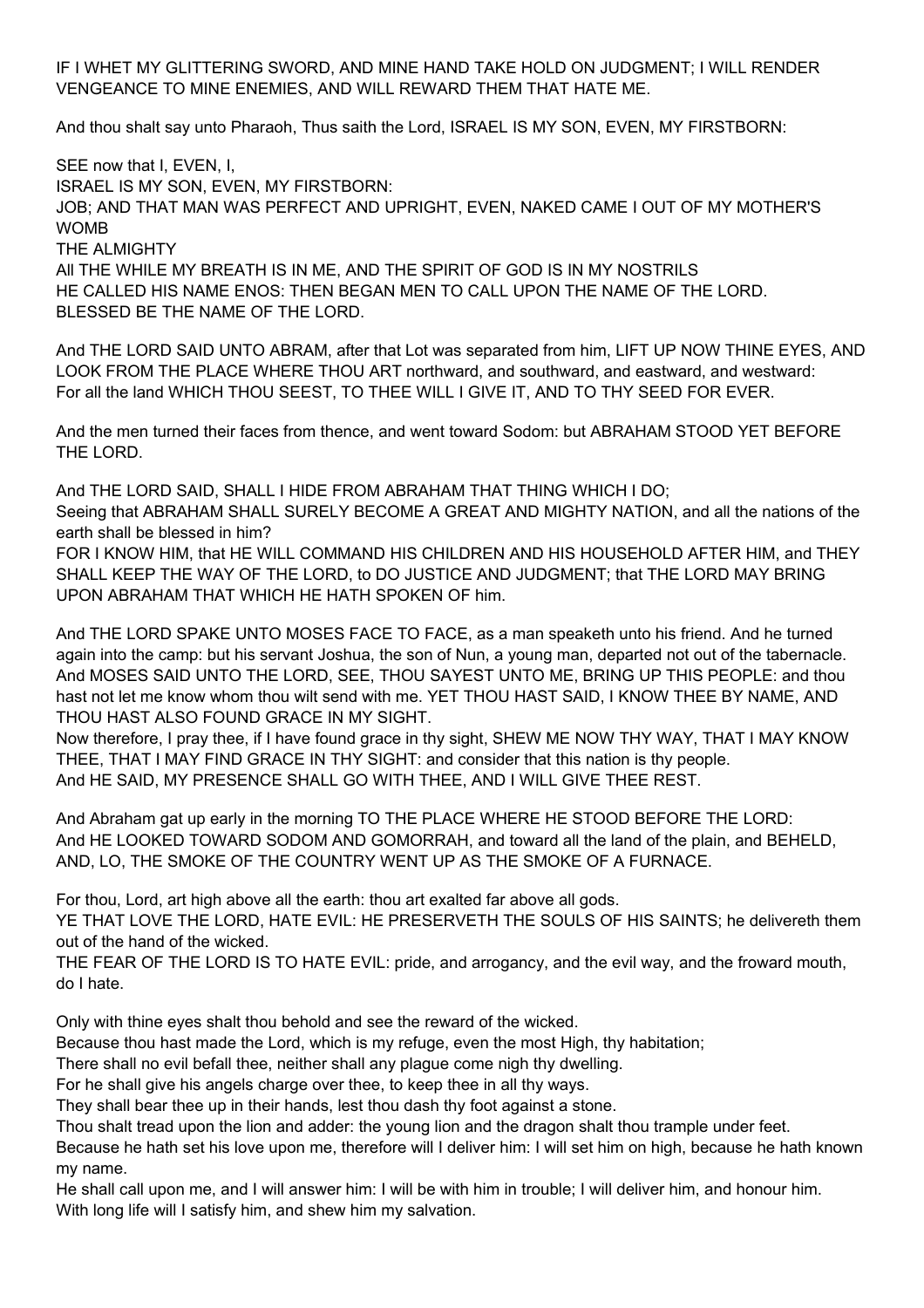"Only with thine eyes shalt thou behold and see the reward of the wicked." "There shall no evil befall thee" "neither shall any plague come nigh thy dwelling"

"Shall I hide from Abraham that thing which I do" "he looked toward Sodom and Gomorrah" "and beheld, and, lo" "the smoke of the country went up as the smoke of a furnace" YE THAT LOVE THE LORD, HATE EVIL "Because he hath set his love upon me" "therefore will I deliver him" "I will set him on high" "because he hath known my name."

"Lift up now thine eyes" "and look from the place where thou art" "which thou seest, to thee will I give it," THE FEAR OF THE LORD IS TO HATE EVIL "He shall call upon me" "and I will answer him" "I will be with him in trouble" "I will deliver him" "and honour him" "With long life will I satisfy him" "and shew him my salvation"

For now I WILL STRETCH OUT MY HAND, that I may smite thee and thy people with pestilence; and thou shalt be cut off from the earth. AND IN VERY DEED FOR THIS CAUSE HAVE I RAISED THEE UP, for to shew in thee my power; and THAT MY NAME MAY BE DECLARED THROUGHOUT ALL THE EARTH.

SEE now that I, even, I,

ISRAEL IS MY SON, even, MY FIRSTBORN:

AND IN VERY DEED FOR THIS CAUSE HAVE I RAISED THEE UP, for to shew in thee my power; and THAT MY NAME MAY BE DECLARED THROUGHOUT ALL THE EARTH.

SEE now that I, EVEN I, am he, and there is no god with me: I KILL, AND I MAKE ALIVE; I WOUND, AND I HEAL: NEITHER IS THERE ANY THAT CAN DELIVER OUT OF MY HAND.

FOR I LIFT UP MY HAND TO HEAVEN, AND SAY, I LIVE FOR EVER.

IF I WHET MY GLITTERING SWORD, AND MINE HAND TAKE HOLD ON JUDGMENT; I WILL RENDER VENGEANCE TO MINE ENEMIES, AND WILL REWARD THEM THAT HATE ME.

I will make mine arrows drunk with blood, and my sword shall devour flesh; and that with the blood of the slain and of the captives, from the beginning of revenges upon the enemy.

REJOICE, O YE NATIONS, WITH HIS PEOPLE: FOR HE WILL AVENGE THE BLOOD OF HIS SERVANTS, AND WILL RENDER VENGEANCE TO HIS ADVERSARIES, and will be merciful unto his land, and to his people.

And MOSES CAME AND SPAKE ALL THE WORDS OF THIS SONG IN THE EARS OF THE PEOPLE, HE, AND HOSHEA the son of Nun.

And Moses made an end of speaking all these words to all Israel:

And he said unto them, SET YOUR HEARTS UNTO ALL THE WORDS WHICH I TESTIFY AMONG YOU THIS DAY, WHICH YE SHALL COMMAND YOUR CHILDREN TO OBSERVE TO DO, ALL THE WORDS OF THIS LAW.

For it is not a vain thing for you; because it is your life: and through this thing ye shall prolong your days in the land, whither ye go over Jordan to possess it.

Will God hear his cry when trouble cometh upon him? Will he delight himself in the Almighty? will he always call upon God?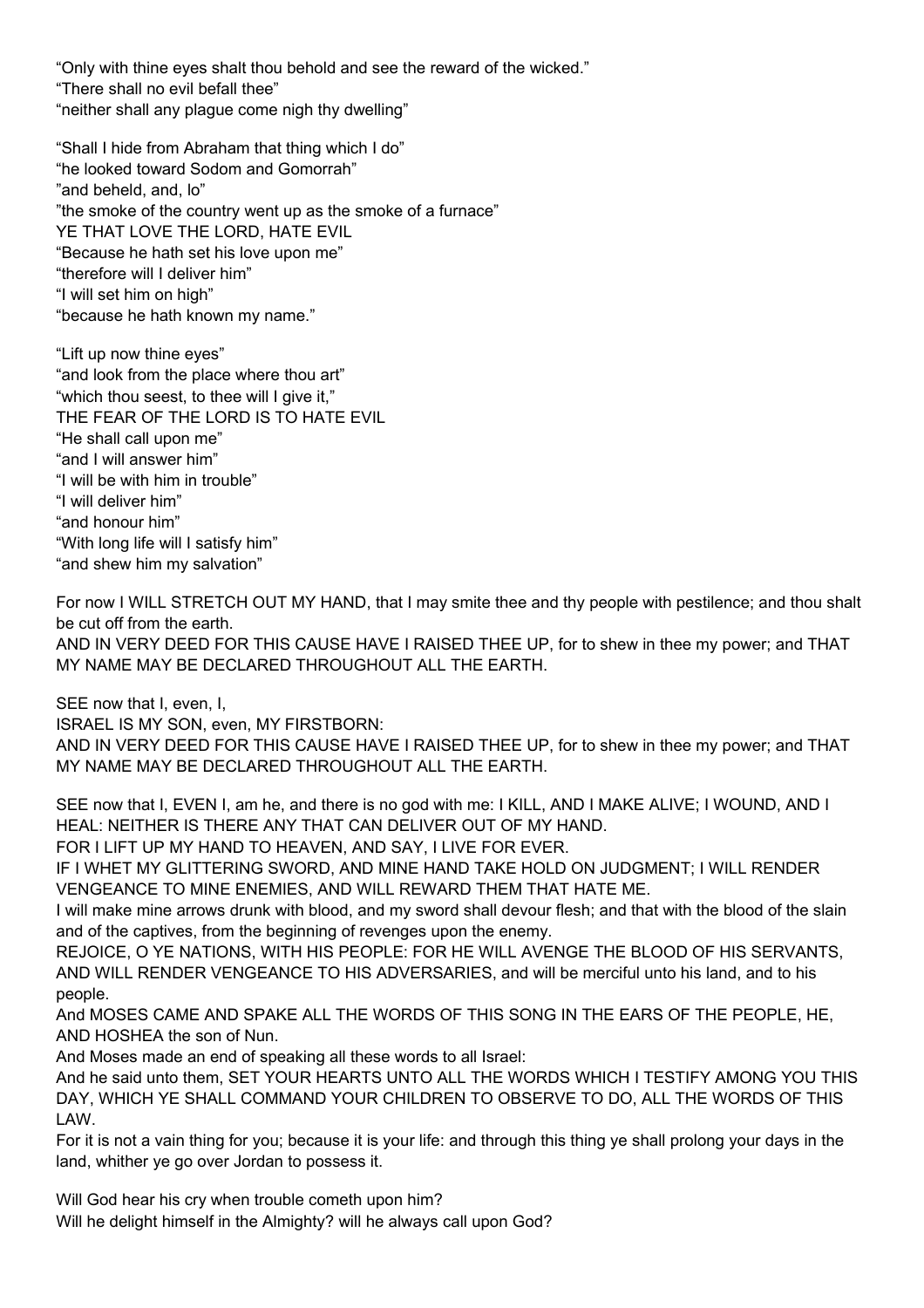I WILL TEACH YOU BY THE HAND OF GOD: THAT WHICH IS WITH THE ALMIGHTY WILL I NOT CONCEAL. BEHOLD, ALL YE YOURSELVES HAVE SEEN IT; WHY THEN ARE YE THUS ALTOGETHER VAIN?

How long, ye simple ones, will ye love simplicity? and the scorners delight in their scorning, and fools hate knowledge?

TURN YOU AT MY REPROOF: BEHOLD, I WILL POUR OUT MY SPIRIT UNTO YOU, I WILL MAKE KNOWN MY WORDS UNTO YOU.

BECAUSE I HAVE CALLED, AND YE REFUSED; I HAVE STRETCHED OUT MY HAND, AND NO MAN REGARDED;

But ye have set at nought all my counsel, and would none of my reproof:

I also will laugh at your calamity; I will mock when your fear cometh;

When your fear cometh as desolation, and your destruction cometh as a whirlwind; when distress and anguish cometh upon you.

Then shall they call upon me, but I will not answer; they shall seek me early, but they shall not find me:

For that they hated knowledge, and did not choose the fear of the Lord:

They would none of my counsel: they despised all my reproof.

Therefore shall they eat of the fruit of their own way, and be filled with their own devices.

For the turning away of the simple shall slay them, and the prosperity of fools shall destroy them.

BUT WHOSO HEARKENETH UNTO ME SHALL DWELL SAFELY, AND SHALL BE QUIET FROM FEAR OF EVIL.

**POSTED BY: KINGHAZ | OCTOBER 17, 2008 11:45 PM [REPORT OFFENSIVE COMMENT](mailto:blogs@washingtonpost.com?subject=On%20Faith%20Panelists%20Blog%20%20%7C%20%20kinghaz%20%20%7C%20%20The%20Economy%20and%20the%20Campaign:%20The%20Death%20of%20False%20Gods%20%20%7C%20%204552814&body=%0D%0D%0D%0D%0D================%0D?__mode=view%26_type=comment%26id=4552814%26blog_id=618)**

idol sony,idol bucky,and idol brainy.

christianity proclaming to mankind that \*sony\*the savior is the way the truth and life.

secularism and liberalism proclaming to mankind that bucky is the way the truth and life.

brainism,reasonism and pragmatism proclaming to mankind that human brain and reason and empiricism is the way the truth and life.

the american mind is a confused mix of all the above .

is obama or mcain up to untangle the above confusion ?are they the new savior?

idolism is the crucifiction of mankind .

please vote for \*prolife\* worship your creator not the creation.

**POSTED BY: OMARONTHEPLANETEARTH | OCTOBER 15, 2008 1:05 AM [REPORT OFFENSIVE COMMENT](mailto:blogs@washingtonpost.com?subject=On%20Faith%20Panelists%20Blog%20%20%7C%20%20omarontheplanetearth%20%20%7C%20%20The%20Economy%20and%20the%20Campaign:%20The%20Death%20of%20False%20Gods%20%20%7C%20%204551451&body=%0D%0D%0D%0D%0D================%0D?__mode=view%26_type=comment%26id=4551451%26blog_id=618)**

I mean, I dunno, Reverend. I'm starting to think your 'American Mind' has a wicked short attention span, here. :)

**POSTED BY: PAGANPLACE | OCTOBER 14, 2008 11:39 PM [REPORT OFFENSIVE COMMENT](mailto:blogs@washingtonpost.com?subject=On%20Faith%20Panelists%20Blog%20%20%7C%20%20Paganplace%20%20%7C%20%20The%20Economy%20and%20the%20Campaign:%20The%20Death%20of%20False%20Gods%20%20%7C%20%204551396&body=%0D%0D%0D%0D%0D================%0D?__mode=view%26_type=comment%26id=4551396%26blog_id=618)**

Ah, all of a sudden the 'God-ordained ' 'Invisible Hand of The Market' protecting us from 'Godless Socialism' really all along had something to do with some polytheism?

Ah, typical. :)

**POSTED BY: PAGANPLACE | OCTOBER 14, 2008 11:34 PM [REPORT OFFENSIVE COMMENT](mailto:blogs@washingtonpost.com?subject=On%20Faith%20Panelists%20Blog%20%20%7C%20%20Paganplace%20%20%7C%20%20The%20Economy%20and%20the%20Campaign:%20The%20Death%20of%20False%20Gods%20%20%7C%20%204551393&body=%0D%0D%0D%0D%0D================%0D?__mode=view%26_type=comment%26id=4551393%26blog_id=618)**